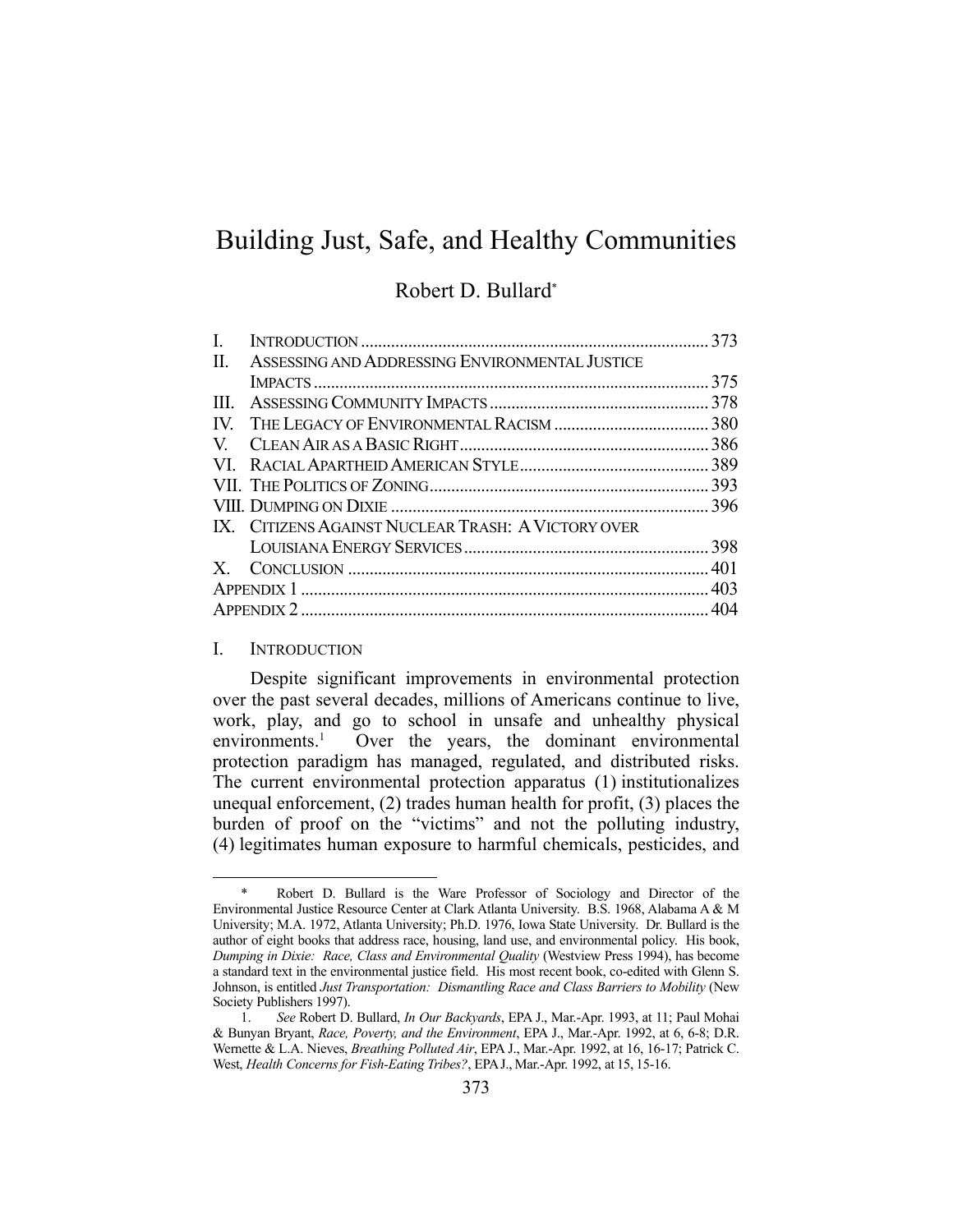hazardous substances, (5) promotes "risky" technologies such as incinerators, (6) exploits the vulnerability of economically and politically disenfranchised communities, (7) subsidizes ecological destruction, (8) creates an industry around risk assessment, (9) delays cleanup actions, and (10) fails to develop pollution prevention as the overarching and dominant strategy.<sup>2</sup>

 During its near thirty-year history, the United States Environmental Protection Agency (EPA) has not always recognized that many of our government and industry practices, whether intended or unintended, have an adverse impact on poor people and people of color. The EPA was never given the mission of addressing environmental policies and practices that result in unfair, unjust, and inequitable outcomes. The EPA and other agencies are not likely to ask the questions that go to the heart of environmental injustice: What groups are most affected? Why are they affected? Who did it? What can be done to remedy the problem? How can the problem be prevented? Vulnerable communities, populations, and individuals often fall between the regulatory cracks. Growing grassroots community resistance has emerged in response to practices, policies, and conditions that residents have judged to be unjust, unfair, and illegal. Discrimination is a fact of life in America. Racial discrimination is illegal.

 The EPA is mandated to enforce the nation's environmental laws and regulations equally across the board. $3$  It is also required to protect all Americans: not just individuals or groups who can afford lawyers, lobbyists, and experts.<sup>4</sup> Environmental protection is a right, not a privilege reserved for a few who can "vote with their feet" and escape or fend off environmental stressors in order to address environmental inequities. Unlike the EPA, communities of color did not discover environmental inequities until 1990.<sup>5</sup> African-Americans and other people of color have known about and have been living with inequitable environmental quality for decades: most without the protection of the EPA or state and local governmental agencies.<sup>6</sup> The EPA only took action on environmental justice concerns in 1990 after

 <sup>2.</sup> *See* Robert D. Bullard, *Introduction* to UNEQUAL PROTECTION: ENVIRONMENTAL JUSTICE AND COMMUNITIES OF COLOR, at xvi (Robert D. Bullard ed., 1994).

 <sup>3.</sup> *See* Exec. Order No. 12,898, 59 Fed. Reg. 7629, 7629-31 (1994).

 <sup>4.</sup> *See id.* 

 <sup>5.</sup> *See* William K. Reilly, *Environmental Equity: EPA's Position*, EPAJ., Mar.-Apr. 1992, at 18, 19.

 <sup>6.</sup> *See* Robert D. Bullard & Beverley H. Wright, *The Politics of Pollution: Implications for the Black Community*, 47 PHYLON Q. 71, 73-78 (1986).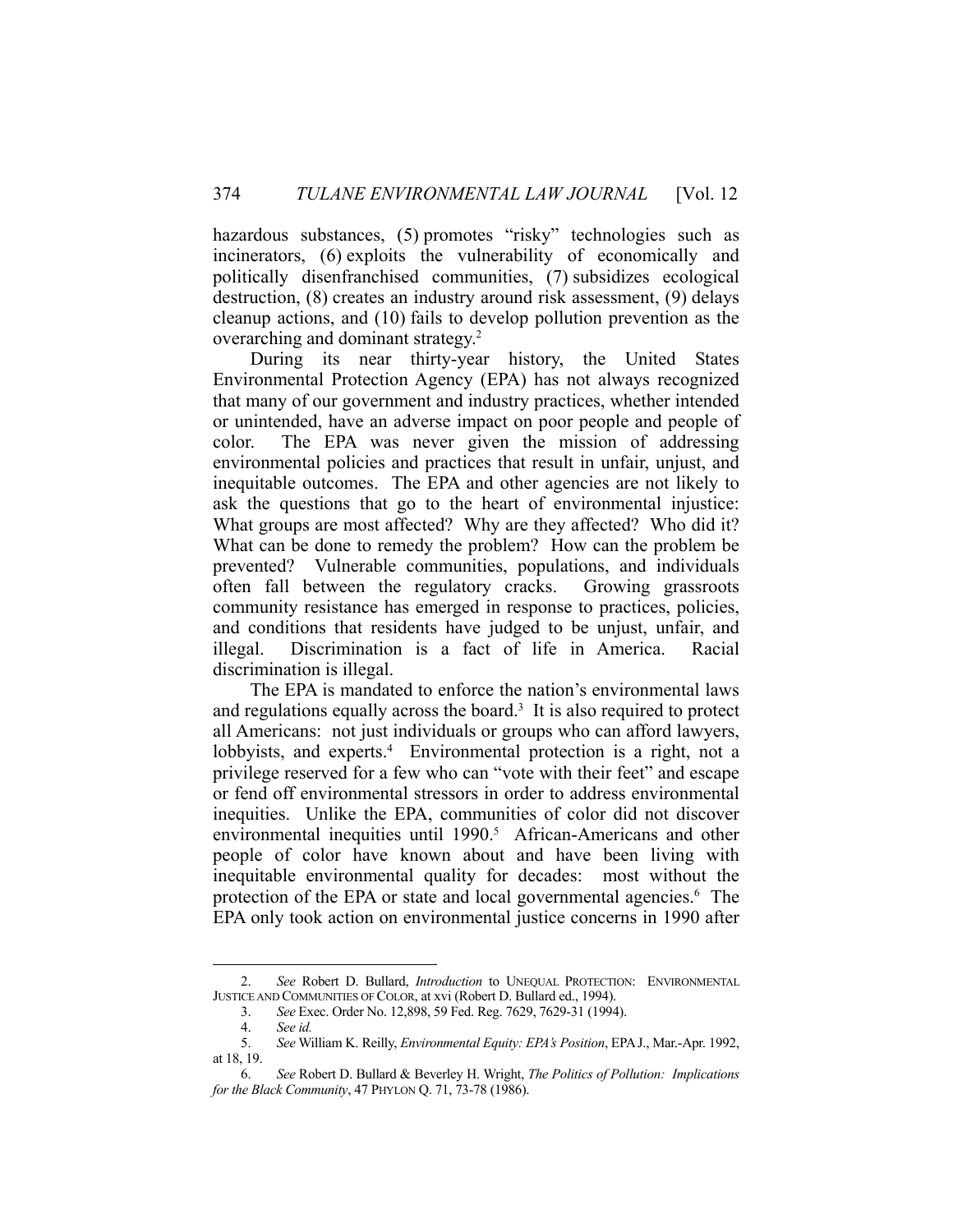some prodding from people of color, grassroots environmental justice activists, educators, and academics.7

 In response to growing public concern and mounting scientific evidence, President Clinton, on February 11, 1994, signed Executive Order 12,898, "Federal Actions to Address Environmental Justice in Minority Populations and Low-Income Populations."8 Executive Order 12,898 reinforces Title VI of the Civil Rights Act of 1964, which prohibits discriminatory practices in programs receiving federal funds.<sup>9</sup> It also focuses the spotlight back on the National Environmental Policy Act (NEPA), a law passed in 1969 that set policy goals for the protection, maintenance, and enhancement of the environment.<sup>10</sup>

### II. ASSESSING AND ADDRESSING ENVIRONMENTAL JUSTICE IMPACTS

 To comply with Executive Order 12,898, government agencies must consider environmental justice concerns in their analyses through identifying and addressing disproportionately high and adverse human health and environmental effects on minority populations and low-income populations.11 The EPA, in its 1996 *Draft Guidance for Addressing Environmental Justice under the National Environmental Policy Act*, 12 listed some sources of potential effects on human health and the environment:

- Number/concentration of point and non-point release sources, including both permitted and non-permitted.
- Presence of listed or highly ranked toxic pollutants with high exposure potential (e.g., presence of toxic pollutants included within EPA's 33/50 program).
- Multiple exposure sources and/or paths for the same pollutant.
- Potential for aggravated susceptibility due to existing air pollution (in urban areas), lead poisoning, existence of abandoned toxic sites.
- Other sources of environmental contamination and human health effects.13

 Impact assessments need to include an environmental justice analysis that uncovers historical factors that may impact public policy implementation. The residuals of past land use, facility siting, and

 <sup>7.</sup> *See* Reilly, *supra* note 5, at 19.

 <sup>8.</sup> *See* Exec. Order 12,898, 59 Fed. Reg. at 7629-31.

See id.

 <sup>10.</sup> *See id.*; 42 U.S.C. § 4321 (1997).

 <sup>11.</sup> *See* Exec. Order 12,898, 59 Fed. Reg. at 7629-31.

 <sup>12.</sup> *See* OFFICE OF FED. ACTIVITIES, U.S. EPA, NO. 2551A, GUIDANCE FOR INCORPORATING ENVIRONMENTAL JUSTICE CONCERNS IN EPA'S NEPA ANALYSES (1998).

 <sup>13.</sup> *Id.* at 16-17.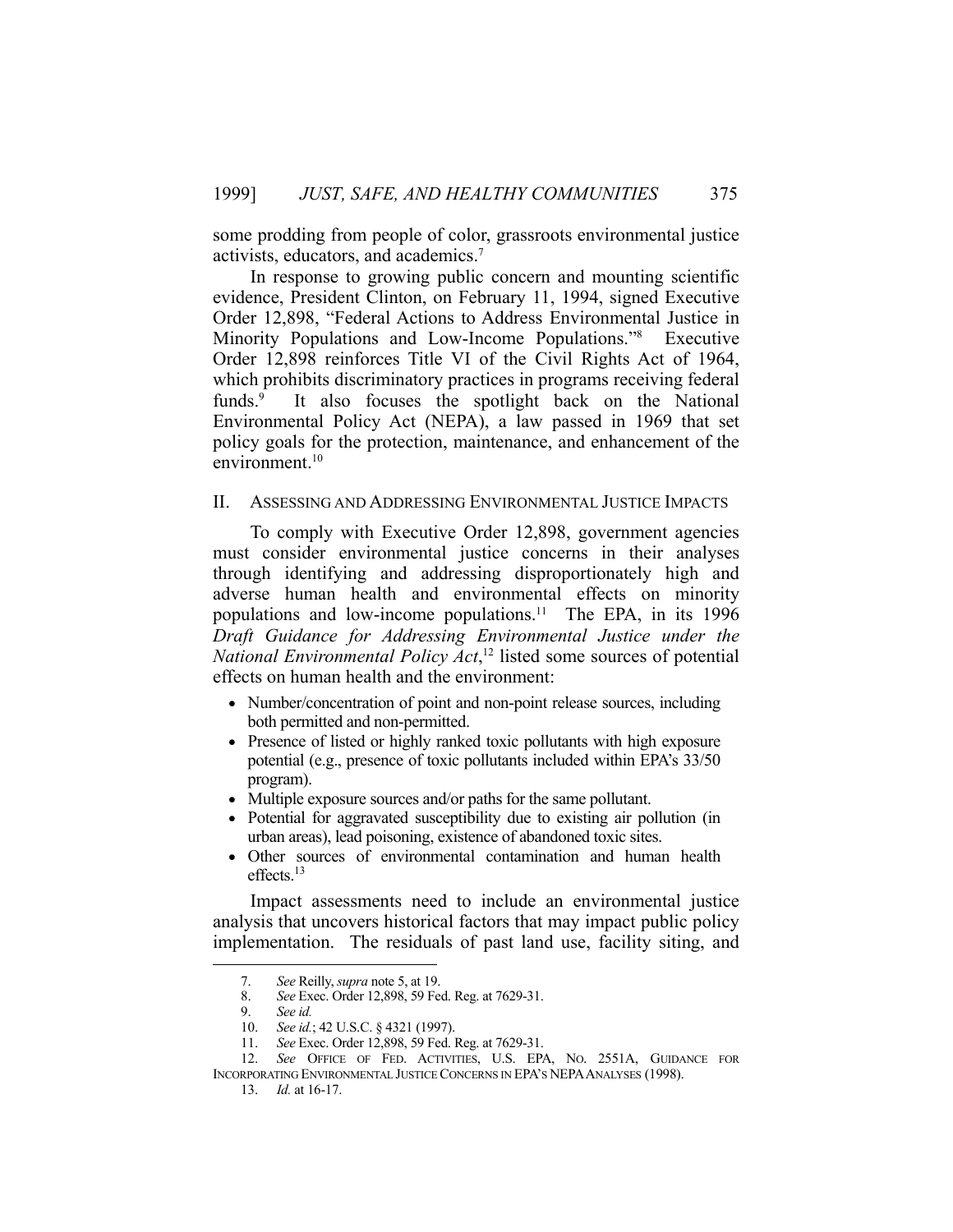environmental decisions continue to pose a threat to many lowincome and people of color communities. The EPA has outlined some of the areas where considerations should be given:

- Industrial Concentration: Concentration of industries that may pose health risks and factors that encourage certain industries to locate in certain areas.
- Inconsistency: Non-uniformity in enforcement, site-selection criteria, and clean-up/remediation methodologies across communities.
- Program Gaps: Research gaps and past data collection practices, validity, and adequacy of these data.
- Arbitrary Process: Non-scientific and arbitrary decision making and documentation (e.g., selection of community representatives by potentially-affected industry rather than by community decree).
- Negligence: Past resource allocation practices.
- Cultural Diversity: Past and present cultural diversity of decisionmaking boards, within agencies, on commissions, etc.
- Obligations: Failure to fully implement or uphold prior agreements, such as treaties with tribes. $14$

 In the real world, environmental hazards often do not occur as a single threat under a "one-chemical-at-a-time" scenario.<sup>15</sup> Many industrial facilities are located adjacent to populated areas where landuse practices have allowed for mixed uses.<sup>16</sup> In some instances, zoning practices have created a "clustering" of polluting facilities in distinct geographic areas.<sup>17</sup> In this case, environmental analysts should be able to assess not only the impacts of a proposed facility, but also the impact of the proposed action when added to other past and existing environmental and health hazards. This type of analysis goes to the heart of assessing cumulative impacts.

 Executive Order 12,898 instructs federal agencies to conduct an environmental human health analysis, whenever practicable and appropriate, and to identify multiple and cumulative exposure.18 An environmental justice assessment under NEPA might include the following components:

 <sup>14.</sup> *Id.* at 24.

 <sup>15.</sup> *See* Marianne Lavelle & Marcia Coyle, *Unequal Protection*, NAT'L L.J., Sept. 21, 1992, at 56.

 <sup>16.</sup> *See* Robert D. Bullard, *Residential Segregation and Urban Quality of Life*, *in* ENVIRONMENTAL JUSTICE: ISSUES, POLICIES AND SOLUTIONS 76-85 (Bunyan Bryant ed., 1995); Robert D. Bullard, *Dismantling Environmental Racism in the USA*, 4 LOCAL ENV'T 5, 5-19 (1999).

 <sup>17.</sup> *See* Richard Lazarus, *Pursuing Environmental Justice: The Distributional Effects of Environmental Protection*, 87 NW. U. L.REV. 787, 792-96.

 <sup>18.</sup> *See* Exec. Order No. 12,898, 59 Fed. Reg. 7629, 7629-31 (1994).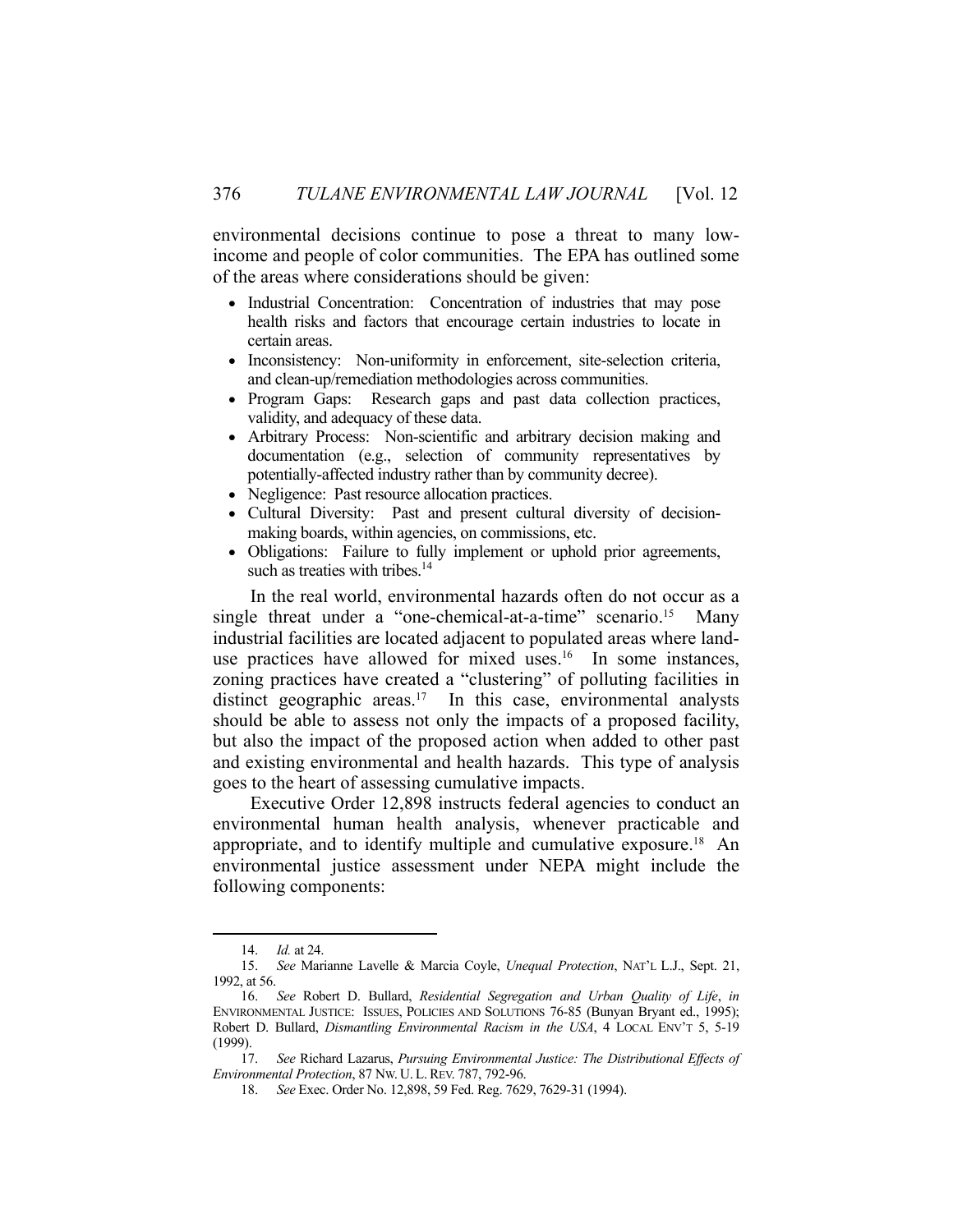*Risk Assessment*: Examine risk, consumption patterns, and impact on "vulnerable" populations (i.e., children, elderly, etc.), and minority and low-income off-site population and factor into the assessment.

*Risk Communication*: Design culturally-sensitive methods to communicate human health risks to minority and low-income populations, and populations that have a language barrier.

*Diets and Consumption of Natural Resources*: Design methods to assess cultural variations in human health risks from the ingestion of plants and animals near contaminated sites or polluted rivers and streams, and other pathways presenting potential health risks. For example, some people grow gardens, hunt, fish and consume what they grow or catch.

*Cultural Resources*: Develop strategies and methods to protect sacred sites and cultural lands that need to be protected.

*Cleanup Priorities*: Set priorities to ensure that environmental risks to adjacent populations are addressed in a timely manner and that community concerns are considered in the cleanup process.

*Community Health Data*: Epidemiological and health data reflective of the community that may show high incidence of diseases and illnesses (i.e., abnormal cancer rates, infant and childhood mortality, low birth rate, blood-lead levels, childhood asthma, etc.).

*Occupational Exposure*: Occupational exposures experienced by minority and low-income populations which may exceed those experienced by general population.

*Multiple and Cumulative Exposure*: Assess human health risks and aggravated susceptibility of minority and low-income populations that may result from multiple sources of pollution, including both permitted and non-permitted facilities.

 Several major tools are now available to assist analysts and community residents in identifying multiple sources of pollution. For example, Geographic Information Systems (GIS) combined with the EPA's Toxic Release Inventory (TRI) database can serve as a baseline analysis of multiple sources of pollution. The Landview III GIS software can be used to identify the geographic location and emission levels of various types of polluting facilities. Landview III can be supplemented with several other commercial GIS packages such as Maptitude.

 Many of the environmental justice principles delineated in Executive Order 12,898 are also embodied in NEPA's requirement to assess socioeconomic impacts in environmental assessments (EAs) or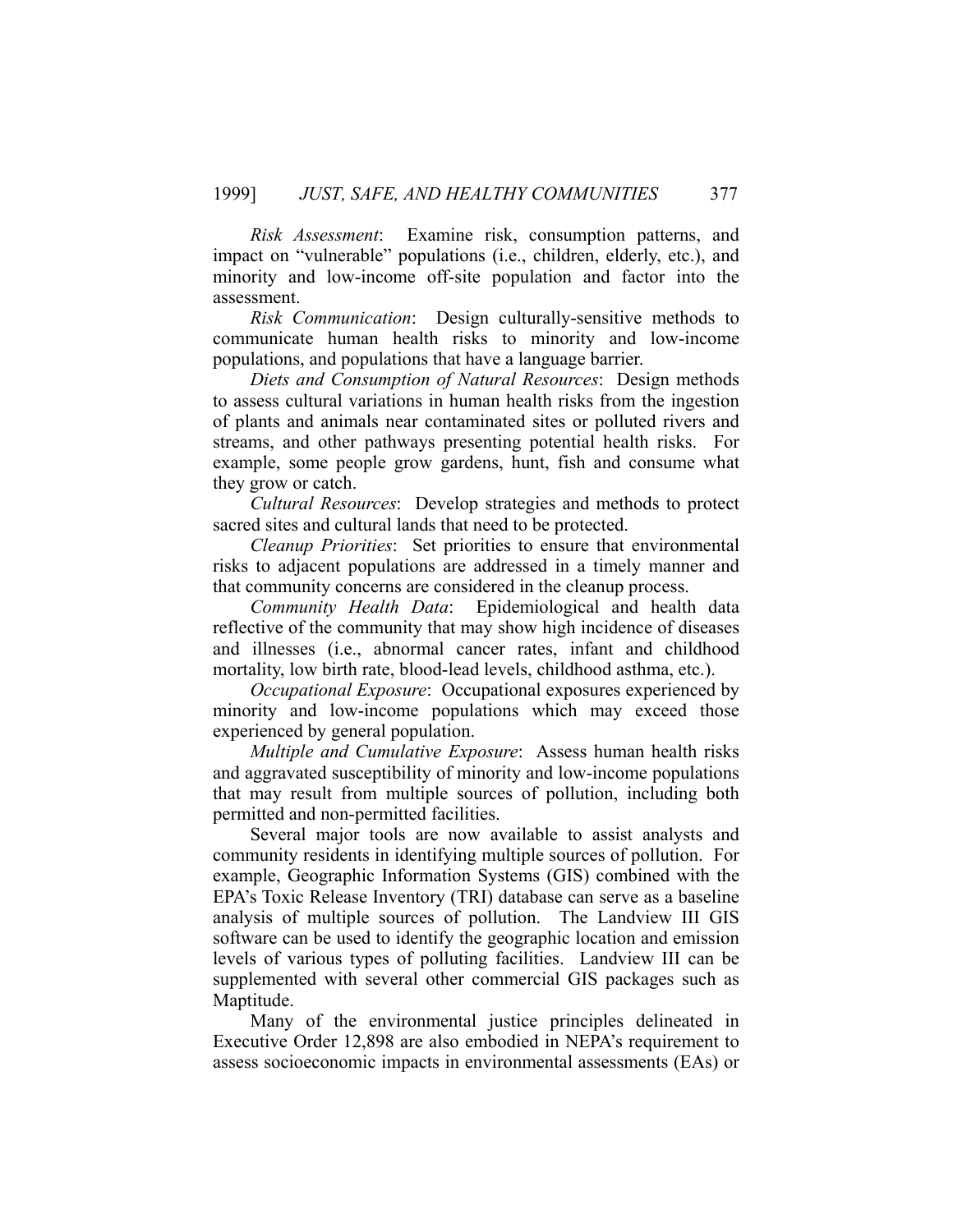environmental impact statements  $(EISs).<sup>19</sup>$  In the past, many of the socioeconomic impact assessments (SIAs) have given more weight to the "economic" side of the assessment and less attention to the "socio" side of the equation.<sup>20</sup> An environmental justice analysis of community impacts will need to bring the "socio" part of the SIA on par with the "economic" assessment part.<sup>21</sup>

The NEPA process and environmental justice analyses should be used to prevent the potential for discrimination against minority and lowincome populations. Nondiscrimination is a crosscutting concern of Executive Order 12,898 and NEPA.<sup>22</sup> Title VI of the Civil Rights Act of 1964 and related statutes assure that individuals are not excluded from participation in, denied the benefits of, or subjected to discrimination on the basis of race, color, national origin, age, sex, disability, and religion.<sup>23</sup>

#### III. ASSESSING COMMUNITY IMPACTS

 Government analysts should examine how differing impacts relate to each other. Specifically, they should understand *direct* and *indirect* impacts as well as the *cumulative* or counterbalancing impacts of various effects of an action. Indirect impacts are the impacts caused by direct impacts.<sup>24</sup> Indirect impacts often occur later in time or further in distance than direct project impacts.25 On the other hand, cumulative impacts represent incremental impacts of an action added to other past, present, or reasonably foreseeable future actions.26 All three types of impacts, especially cumulative impacts, have special significance for people of color and low-income communities who are disproportionately impacted by locally unwanted land uses.27

 <sup>19.</sup> *See* 42 U.S.C. § 4332 (1997); Exec. Order No. 12,898, 59 Fed. Reg. at 7629-31.

 <sup>20.</sup> *See* Robert D. Bullard, *Unequal Environmental Protection: Incorporating Environmental Justice in Decisionmaking*, *in* WORST THINGS FIRST?: THE DEBATE OVER RISK-BASED NATIONAL PRIORITIES 237-66 (Adam M. Finkel & Dominic Golding eds., 1994).

 <sup>21.</sup> For an in-depth discussion on the debate over risk assessment and environmental decisionmaking, see Bullard, *supra* note 20, at 237-66.

 <sup>22.</sup> *See* 42 U.S.C. §§ 4321-4370d; Exec. Order No. 12,898, 59 Fed. Reg. at 7629-31.

 <sup>23.</sup> *See, e.g.*, Title VI of the Civil Rights Act of 1964, 42 U.S.C. § 2000d *et seq.* (1997).

 <sup>24.</sup> *See* OFFICE OF ENFORCEMENT AND PLANNING, U.S. DEP'T OF TRANSP., NO. FHWA-PD-96-036, COMMUNITY IMPACT ASSESSMENT: A QUICK REFERENCE FOR TRANSPORTATION 25-26 (1996) [hereinafter QUICK REFERENCE FOR TRANSPORTATION].

 <sup>25.</sup> *See id.*

 <sup>26.</sup> *See id.*

 <sup>27.</sup> *See* Robert D. Bullard, *Environmental Justice for All*, *in* UNEQUAL PROTECTION: ENVIRONMENTAL JUSTICE AND COMMUNITIES OF COLOR, *supra* note 2, at 3-22.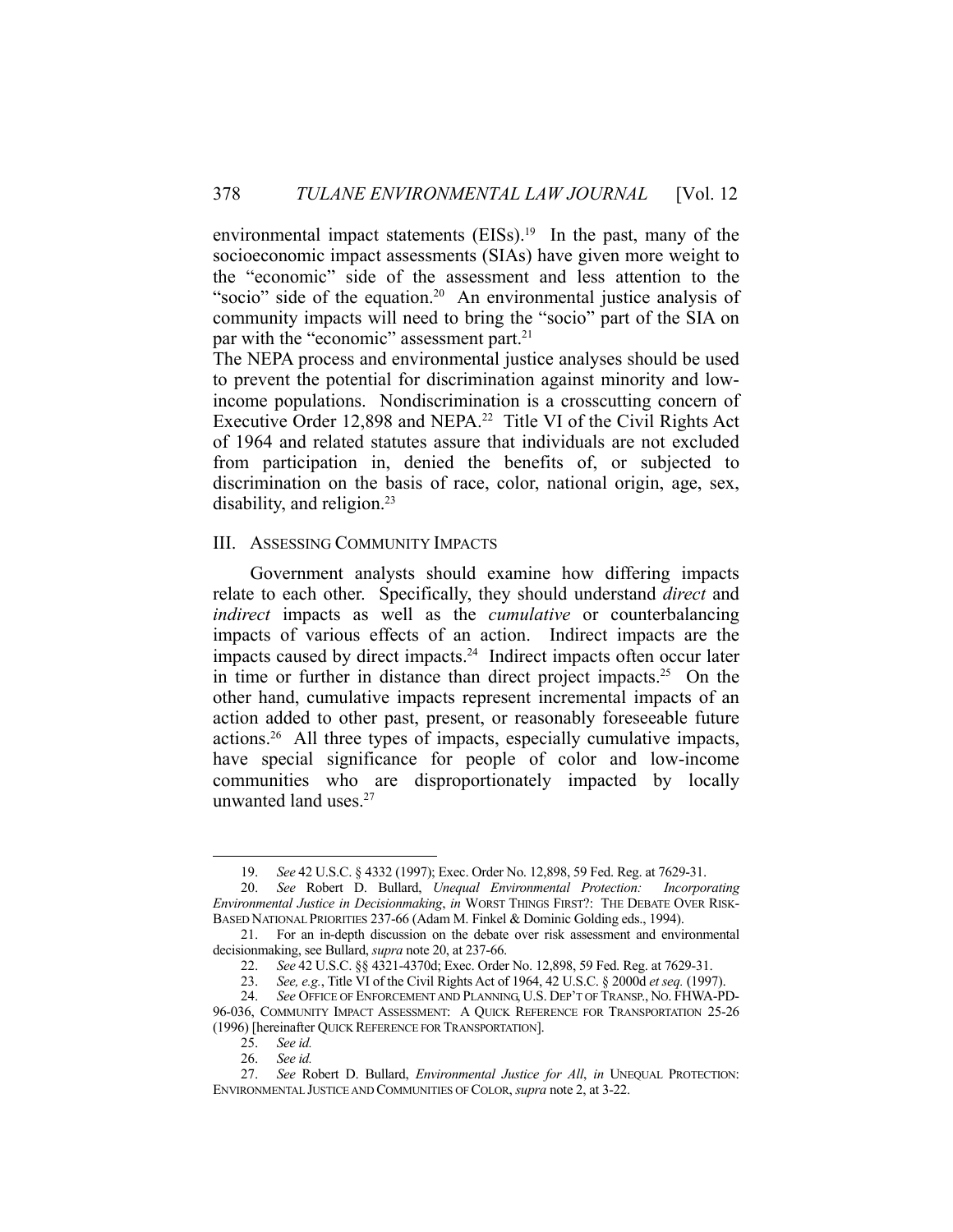The United States Department of Transportation's *Community Impact Assessment* reference guide outlines some important questions that can guide an environmental justice impact assessment.<sup>28</sup> These questions are also applicable to the NEPA process. Community impacts are often interconnected. Some of the categories used to assess community impacts, discussed below, might include social and psychological, physical, land use, economic conditions, mobility and access, provision of public services, safety, and displacement features.

*Social and Psychological Impacts*: Will the project cause redistribution of the population or an influx or loss of population? How will the project affect interaction among persons and groups? How will it change social relationships and patterns? Will minority and low-income persons be set apart from others? Will the project cause a change in social values? What is the perceived impact on quality of life?

*Physical Impacts*: Is a wall or barrier effect created (such as from noise walls or fencing)? Will noise or vibrations increase? Will dust or odor increase? Will there be a shadowing effect on property? Will the community's aesthetic character be changed? Is the design of the project compatible with community goals? Have aesthetics surfaced as a community concern?

*Land-Use Impacts*: Will there be a loss of farmland? Does it open up new areas for development? Will it induce changes in land use and density? What changes might be expected? Is the project consistent with local land-use plans and zoning?

*Economic Impacts*: Will the proposed action encourage businesses to move to the area, relocate to other locations within the area, close, or move outside the area? What are the impacts on both the region and individual communities? How is the local economy affected by construction activities? Are there both positive (jobs generated) and negative (increase in truck traffic, gridlock, detours and loss of access) impacts? Will the proposed action alter business visibility to traffic-based businesses? How will visibility and access changes alter business activity? What is the effect on the tax base (changes in property values, changes in business activity)? What is the likely effect on property values caused by relocation or changes in land use?

*Mobility and Access Impacts*: How does the action affect nonmotorist access to businesses, public services, schools, and other facilities? Does the project impede or enhance access between

 <sup>28.</sup> QUICK REFERENCE FOR TRANSPORTATION, *supra* note 24, at 16-17.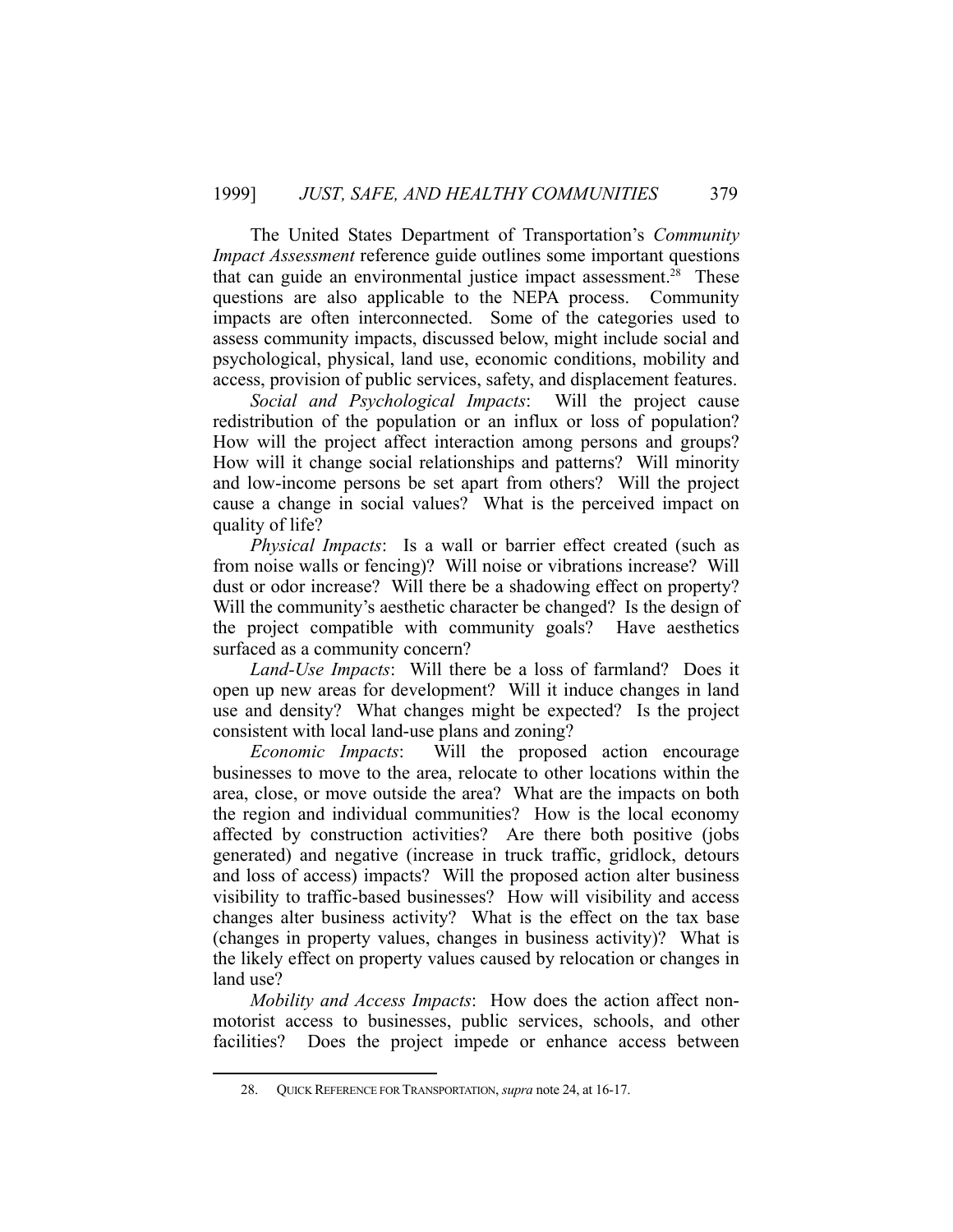residences and community facilities and businesses? Does it shift traffic? How does the project affect access to public transportation? How does the project affect short and long-term vehicular access to businesses, public services, and other facilities? Does it affect parking availability?

*Public Services Impacts*: Will the proposed action lead to or help alleviate overcrowding of public facilities (i.e., schools and recreation facilities)? Will it lead to or help alleviate underuse? How will it affect the ability to provide adequate services? Will the project result in relocation or displacement of public facilities or community centers (e.g., places of worship)?

*Safety Impacts*: Will the proposed action increase or decrease the likelihood of accidents for non-motorists? Will the proposed action increase or decrease crime? Will there be changes in emergency response time (e.g., fire, police, and medical emergency)?

*Displacement*: What are the effects on the neighborhoods from which people move and into which people are relocated? How many residents will be displaced? What type(s) of housing will be affected (multi-units homes, single family, rural residences, others)? Are there residents with special needs (disabled, minority, elderly residents)? How many businesses and farms will be displaced? What types? Do they have unique characteristics such as specialty products or a unique customer base? Are there available sites to accommodate those displaced?

 Government agencies—federal, state, and local—have had three decades to implement NEPA and Title VI of the Civil Rights Act of 1964.29 Clearly, all levels of government need to do a better job of assessing and mitigating community impacts and assuring nondiscrimination in the application and implementation of permitting decisions, enforcement, and investment decisions. Governments must live up to their mandate of protecting all people and the environment.

#### IV. THE LEGACY OF ENVIRONMENTAL RACISM

<u>.</u>

 The roots of institutional racism are deep and have been difficult to eliminate.30 Discrimination is a manifestation of institutional racism and causes life to be very different for whites and people of

 <sup>29.</sup> *See* Title VI of the Civil Rights Act of 1964, 42 U.S.C. § 2000d *et seq.* (1997); National Environmental Policy Act of 1969, 42 U.S.C. §§ 4321-4370d (1997).

 <sup>30.</sup> *See* Robert D. Bullard & Joe R. Feagin, *Racism and the City*, *in* URBAN LIFE IN TRANSITION 55, 58-61 (M. Gottdiender & Chris G. Pickvance eds., 1991); JOE R. FEAGIN & CLAIRECE B. FEAGIN, DISCRIMINATION AMERICAN STYLE: INSTITUTIONAL RACISM AND SEXISM 6- 15 (1986);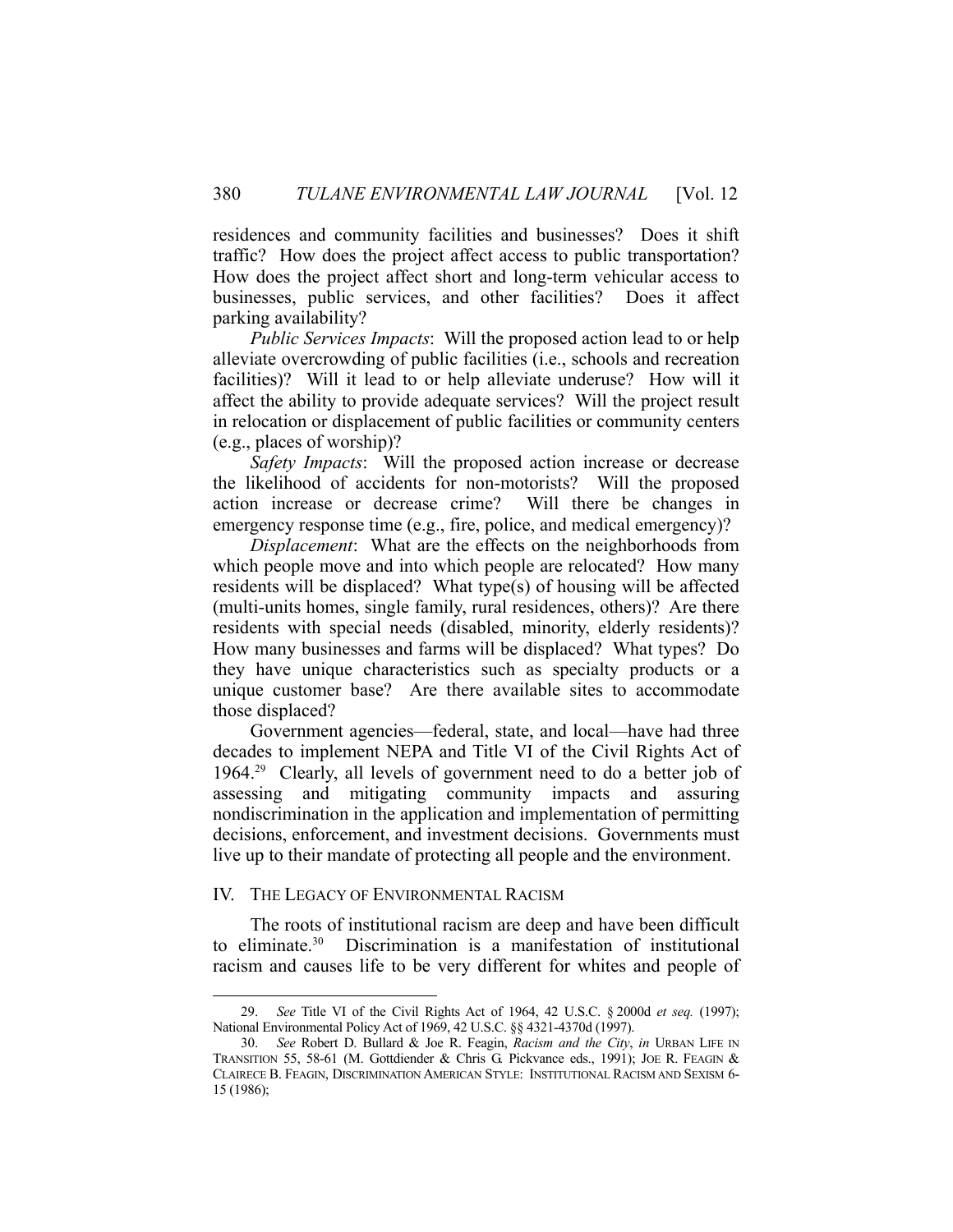color.31 Historically, racism has been and continues to be a "conspicuous part of the American sociopolitical system, and as a result, black people in particular, and ethnic and racial minority groups of color, find themselves at a disadvantage in contemporary society."32

Environmental racism is real.<sup>33</sup> It is just as real as the racism found in the housing industry, educational institutions, employment arena, and judicial system. Environmental racism combines with public policies and industry practices to provide benefits for whites while shifting costs to people of color.<sup>34</sup> "Environmental racism is reinforced by government, legal, economic, political, and military institutions."35

 Environmental decisionmaking often mirrors the power arrangements of the white-dominated society and its institutions.<sup>36</sup> Environmental racism disadvantages people of color while providing advantages and privileges for whites.<sup>37</sup> A form of illegal "exaction" forces people of color to pay costs of environmental benefits for the public at large.38 The question of who *pays* and who *benefits* from the current environmental and industrial policies is central to any analysis of environmental racism and other systems of domination and exploitation.

 <sup>31.</sup> *See* FEAGIN & FEAGIN, *supra* note 30, at 6-15.

 <sup>32.</sup> J.M. Jones, *The Concept of Racism and Its Changing Reality*, *in* IMPACT OF RACISM ON WHITE AMERICANS 27, 47 (Benjamin P. Bowser & Raymond B. Hunt eds., 1981); *see* CHRISTOPHER B. DOOB, RACISM: AN AMERICAN CAULDRON 1-13 (1993).

 <sup>33.</sup> Environmental racism refers to any policy, practice, or directive that differentially affects or disadvantages (whether intended or unintended) individuals, groups, or communities based on race or color.

 <sup>34.</sup> *See* Alice Kaswan, *Environmental Justice: Bridging the Gap Between Environmental Law and Justice*, 47 AM. U. L.REV. 228, 231-33 (1997).

 <sup>35.</sup> Robert D. Bullard, *The Legacy of American Apartheid and Environmental Racism*, 9 ST. JOHN'S J. LEGAL COMMENT. 445, 451 (1994); *see also* CONFRONTING ENVIRONMENTAL RACISM: VOICES FROM THE GRASSROOTS (Robert D. Bullard ed., 1993); RACE AND THE INCIDENCE OF ENVIRONMENTAL HAZARDS: A TIME FOR DISCOURSE (Bunyan Bryant & Paul Mohai eds., 1992); Regina Austin & Michael Schill, *Black, Brown, Poor and Poisoned: Minority Grassroots Environmentalism and the Quest for Eco-Justice*, 1 KAN. J.L. & PUB. POL'Y 69, 69-71 (1991); Robert D. Bullard, *The Threat of Environmental Racism*, NAT. RESOURCES & ENV'T, Winter 1993, at 23, 23-26; Kelly C. Colquette & Elizabeth A. Henry Robertson, *Environmental Racism: The Causes, Consequences, and Commendations*, 5 TUL. ENVTL. L.J. 153, 153-56 (1991); Rachael D. Godsil, Note, *Remedying Environmental Racism*, 90 MICH. L.REV. 394, 397-408 (1991).

 <sup>36.</sup> *See* Bullard, *The Threat of Environmental Racism*, *supra* note 35, at 23.

 <sup>37.</sup> *See id.*

 <sup>38.</sup> *See id.*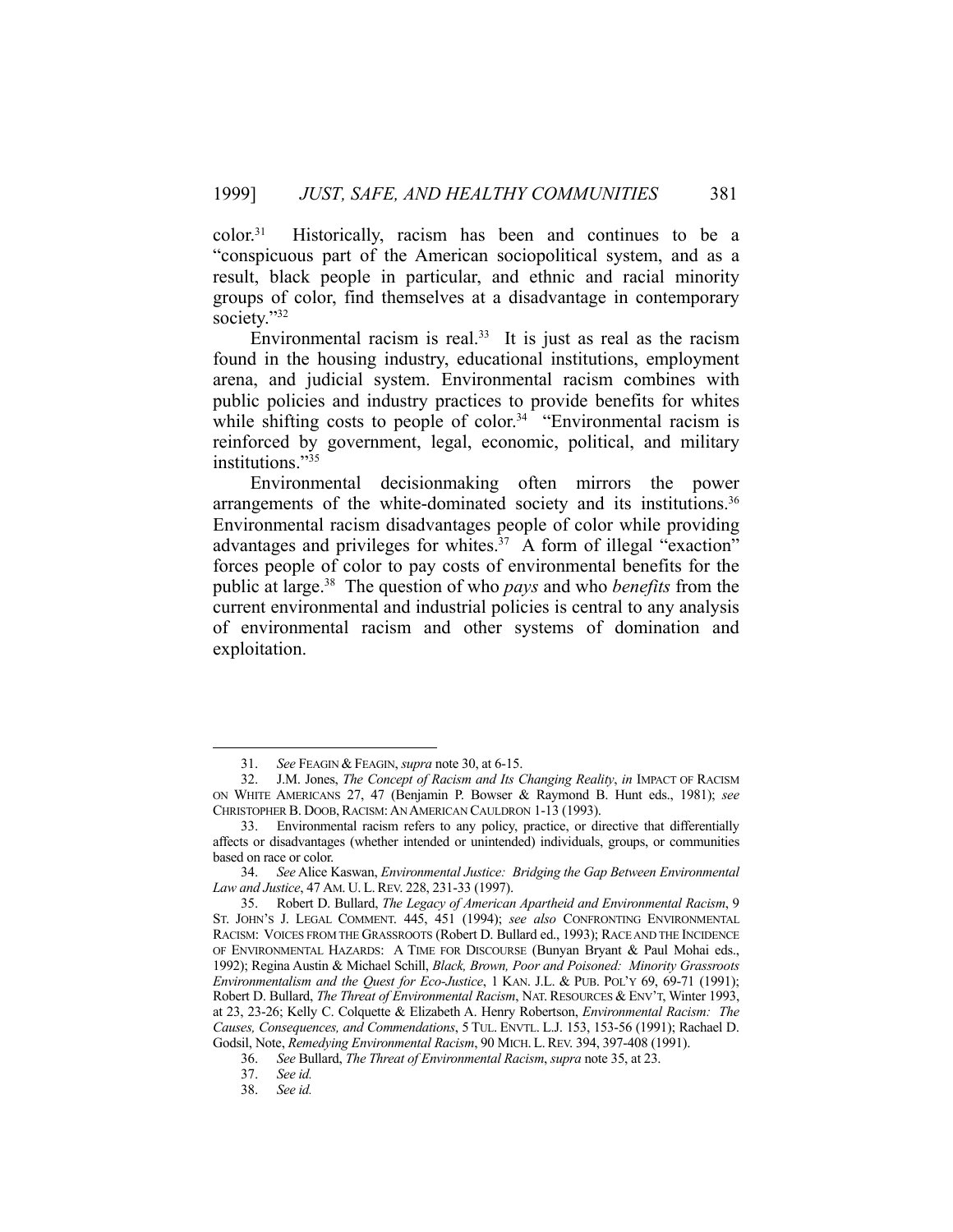Racism influences the likelihood of exposure to environmental and health hazards and access to health care.<sup>39</sup> Many environmental policies distribute the costs in a regressive pattern while providing disproportionate benefits for whites and individuals who fall at the upper end of the education and income scale.<sup>40</sup> Unequal social, economic, and political power arrangements all make people of color more vulnerable to health and environmental threats than the society at large.41

 Environmental inequities cannot be reduced solely to a "poverty thing." Differences are found in some populations even when social class is held constant. For example, race has been found to be independent of class in the distribution of air pollution,<sup>42</sup> contaminated fish consumption<sup>43</sup>, location of municipal landfills and

 <sup>39.</sup> *See* Bullard & Feagin, *supra* note 30, at 58-61; Robert D. Bullard, *Urban Infrastructure: Social, Environmental, and Health Risks to African-Americans*, *in* THE STATE OF BLACK AMERICA 1992 at 183, 183-96 (Billy Tidwell ed., 1992).

 <sup>40.</sup> *See* Beverly Hendrix Wright, *The Effects of Occupational Injury, Illness, and Disease on the Health Status of Black Americans*, *in* TOXIC STRUGGLES: THE THEORY AND PRACTICE OF ENVIRONMENTAL JUSTICE 152-62 (Richard Hofrichter ed., 1993); Michel Gelobter, *Toward a Model of Environmental Discrimination*, *in* RACE AND THE INCIDENCE OF ENVIRONMENTAL HAZARDS: A TIME FOR DISCOURSE, *supra* note 35, at 64-81; R.B. Stewart, *Paradoxes of Liberty, Integrity, and Fraternity: The Collective Nature of Environmental Quality and Judicial Review of Administration Action*, 7 ENVTL. L. 463, 463-69 (1977).

 <sup>41.</sup> *See* W.J. Kruvant, *People, Energy, and Pollution*, *in* THE AMERICAN ENERGY CONSUMER, 125, 125-67 (D.K. Newman & Dawn Day eds., 1975); ERIC MANN, L.A.'S LETHAL AIR: NEW STRATEGIES FOR POLICY, ORGANIZING, AND ACTION 28-29 (1991); RACE AND THE INCIDENCE OF ENVIRONMENTAL HAZARDS: A TIME FOR DISCOURSE, *supra* note 35; UNITED CHURCH OF CHRIST COMM'N FOR RACIAL JUSTICE, TOXIC WASTES AND RACE IN THE UNITED STATES 1-4 (1987) [hereinafter TOXIC WASTES AND RACE]; Robert D. Bullard, *Solid Waste Sites and the Black Houston Community*, 53 SOC. INQUIRY 273, 273-88 (1983); Dick Russell, *Environmental Racism*, AMICUS J., Spring 1989, 22, 24-26; Wernette & Nieves, *supra* note 1, at 16-17.

 <sup>42.</sup> *See* Myrick A. Freedman, *The Distribution of Environmental Quality*, *in* ENVIRONMENTAL QUALITY ANALYSIS (Allen V. Kneese & Blair T. Bower eds., 1971).

 <sup>43.</sup> *See* Patrick C. West et al., *Minority Anglers and Toxic Fish Consumption: Evidence from a State-Wide Survey in Michigan, in* RACE AND THE INCIDENCE OF ENVIRONMENTAL HAZARDS: ATIME FOR DISCOURSE, *supra* note 35, at 100-13.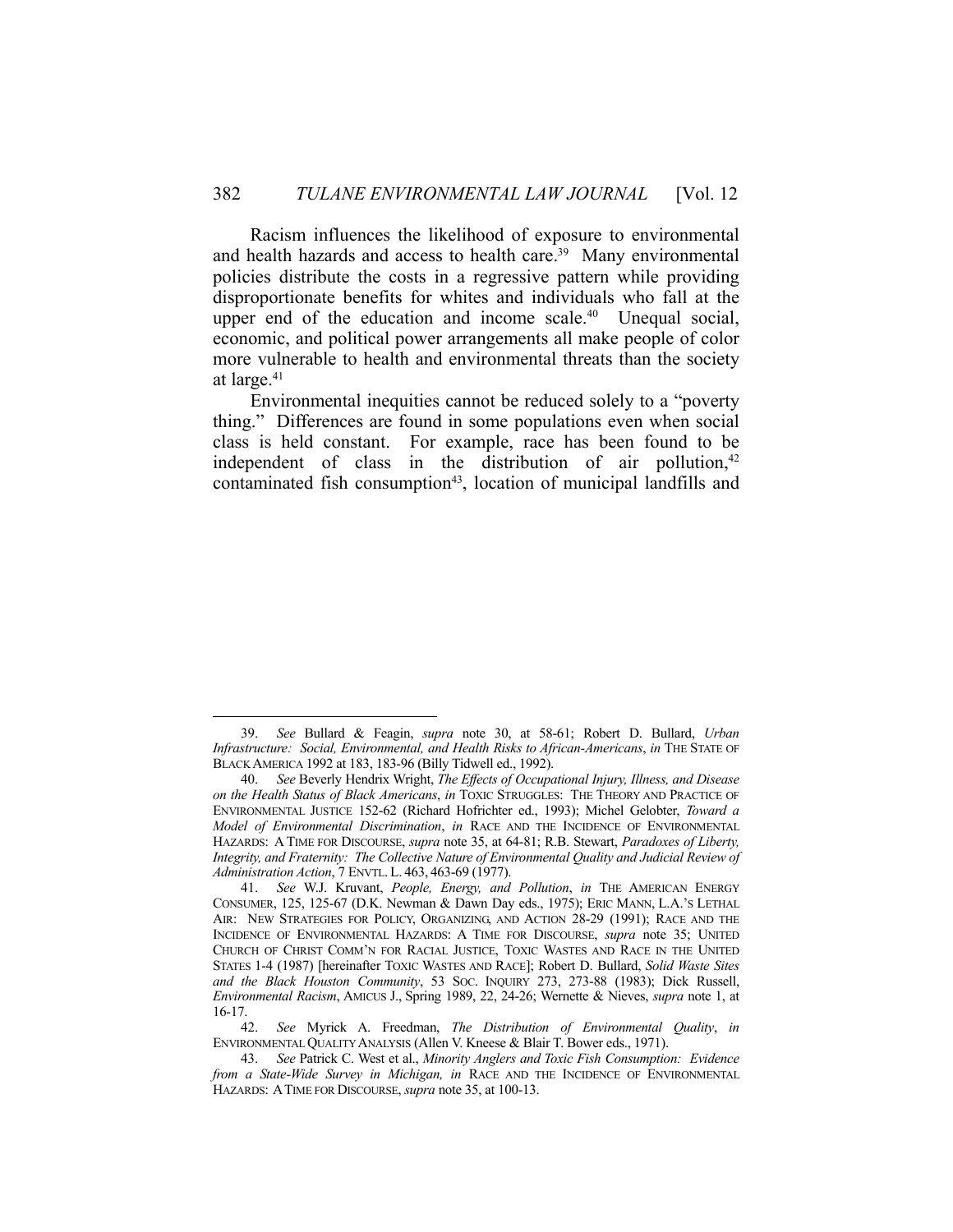incinerators, $44$  toxic waste dumps, $45$  cleanup of Superfund sites, $46$  and lead poisoning in children.<sup>47</sup>

 Lead poisoning is a classic example of an environmental health problem that disproportionately impacts African-American children at every class level. Among children five years old and younger, the percentage of African-American children who have excessive levels of lead in their blood far exceeds the percentage of whites at all income levels.48 In 1988, the federal Agency for Toxic Substances Disease Registry (ATSDR) found that for families earning less than \$6,000, 68% of African-American children had lead poisoning, compared with  $36\%$  for white children.<sup>49</sup> In families with income exceeding \$15,000, more than 38% of African-American children suffer from lead poisoning compared with  $12\%$  of whites.<sup>50</sup>

 Figures reported in the July 27, 1994 *Journal of the American Medical Association* on the Third National Health and Nutrition Examination Survey (NHANES III) revealed that 1.7 million children (8.9% of children aged 1 to 5) are lead poisoned, defined as having blood lead levels equal to or above 10 ug/dl.  $51$  The average blood lead level has dropped for all children with the phasing out of leaded gasoline.52 Today, the average blood lead level for all children in the United States is less than 6 ug/dl. $53$  However, these efforts have not had the same positive benefits on all populations. Still, the most vulnerable populations are low-income African-American and

 <sup>44.</sup> *See* ROBERT D. BULLARD, INVISIBLE HOUSTON: THE BLACK EXPERIENCE IN BOOM AND BUST 70-75 (1987); Robert D. Bullard, *Environmental Racism and Land Use*, LAND USE F., Spring 1993, at 6, 6-11; Bullard, *Solid Waste Sites and the Black Houston Community*, *supra* note 41, at 273-88.

 <sup>45.</sup> *See* Paul Mohai & Bunyan Bryant, *Environmental Racism: Reviewing the Evidence*, *in* RACE AND THE INCIDENCE OF ENVIRONMENTAL HAZARDS: A TIME FOR DISCOURSE, *supra* note 35; Paul Stretesky & Michael J. Hogan, *Environmental Justice: An Analysis of Superfund Sites in Florida*, 45 SOC. PROB. 268, 277-84 (1998); TOXIC WASTES AND RACE, *supra* note 41, at 15-21.

 <sup>46.</sup> *See* Lavelle & Coyle, *supra* note 15, at 56.

 <sup>47.</sup> *See* AGENCY FOR TOXIC SUBSTANCES DISEASE REGISTRY, U.S. DEPARTMENT OF HEALTH AND HUMAN SERVS., THE NATURE AND EXTENT OF LEAD POISONING IN CHILDREN IN THE UNITED STATES: A REPORT TO CONGRESS, I-12 (1988) [hereinafter NATURE AND EXTENT OF LEAD POISONING IN CHILDREN].

 <sup>48.</sup> *See id.* at V-13.

 <sup>49.</sup> *See id.* 

 <sup>50.</sup> *See id.*

 <sup>51.</sup> *See* James L. Pirkle et al., *The Decline in Blood Lead Levels in the United States: The National Health and Nutrition Examination Survey (NHANES)*, 272 J. AM. MED. ASS'N 284, 287-91 (1994).

 <sup>52.</sup> *See* Joel Schwartz & Ronnie Levin, *Lead: Example of the Job Ahead*, EPA J., Mar-Apr. 1992, at 42, 42.

 <sup>53.</sup> *See id.* at 43.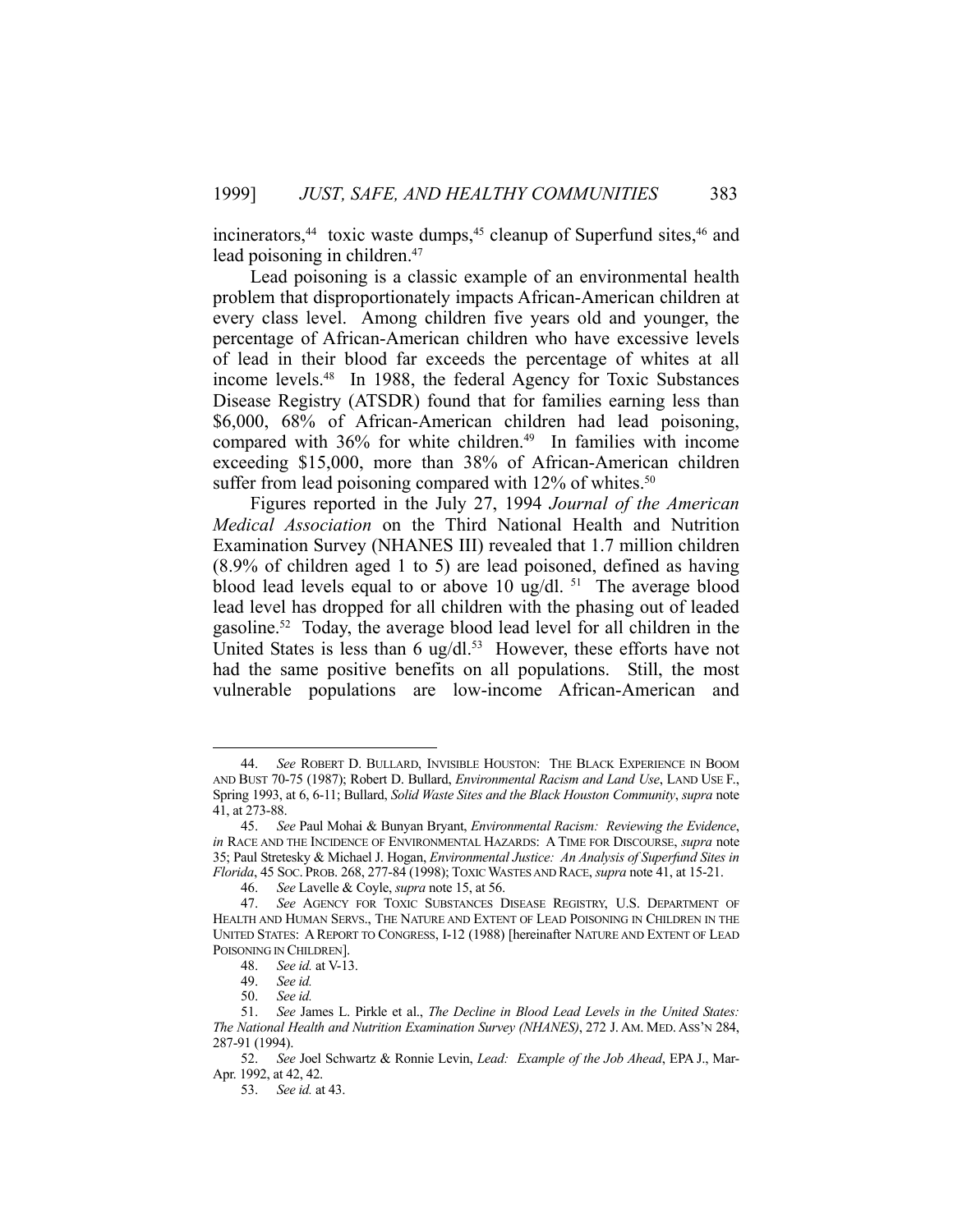Hispanic-American children who live in older urban housing.<sup>54</sup> Leadbased paint (chips and dust) is the most common source of lead exposure for children.<sup>55</sup> Children may also be exposed through soil and dust contamination built up from vehicle exhaust, lead concentration in soils in urban areas, lead dust brought into the home on parents' work clothes, lead used in ceramics and pottery, "folk" medicines, and lead in plumbing.<sup>56</sup>

 All communities are not created equal. Some communities are more equal than others. If a community happens to be poor, working class, or inhabited largely by people of color, it has a good chance of receiving less protection than its affluent or mostly white counterpart.57 The nation's environmental laws, regulations, and policies are not applied uniformly which results in some individuals, neighborhoods, and communities being exposed to elevated health risks. A 1992 study by the *National Law Journal* uncovered glaring inequities in the way the federal EPA enforces its laws. The authors wrote:

There is a racial divide in the way the U.S. government cleans up toxic waste sites and punishes polluters. White communities see faster action, better results and stiffer penalties than communities where blacks, Hispanics and other minorities live. This unequal protection often occurs whether the community is wealthy or poor.<sup>58</sup>

These findings suggest that unequal protection is placing communities of color at special risk.

 The *National Law Journal* study supplements the findings of earlier studies and reinforces what many grassroots leaders have been saying all along: not only are people of color differentially impacted by industrial pollution, they can expect different treatment from the government.

 The current environmental model places communities of color at special risk. The plight of migrant farm workers, of which over ninety percent are people of color, typifies this systemic problem that cuts across the EPA, United States Department of Agriculture,

 <sup>54.</sup> *See* Centers for Disease Control and Prevention*, Update: Blood Lead Levels—United States, 1991-1994*, 46 MORBIDITY & MORTALITY WKLY REP. 141, 141-46 (1997).

 <sup>55.</sup> *See id.* at 145.

 <sup>56.</sup> *See id.*

 <sup>57.</sup> *See generally* UNEQUAL PROTECTION: ENVIRONMENTAL JUSTICE AND COMMUNITIES

OF COLOR, *supra* note 2 (describing case studies of environmental disparities and inequalities). 58. Lavelle & Coyle, *supra* note 15, at 56.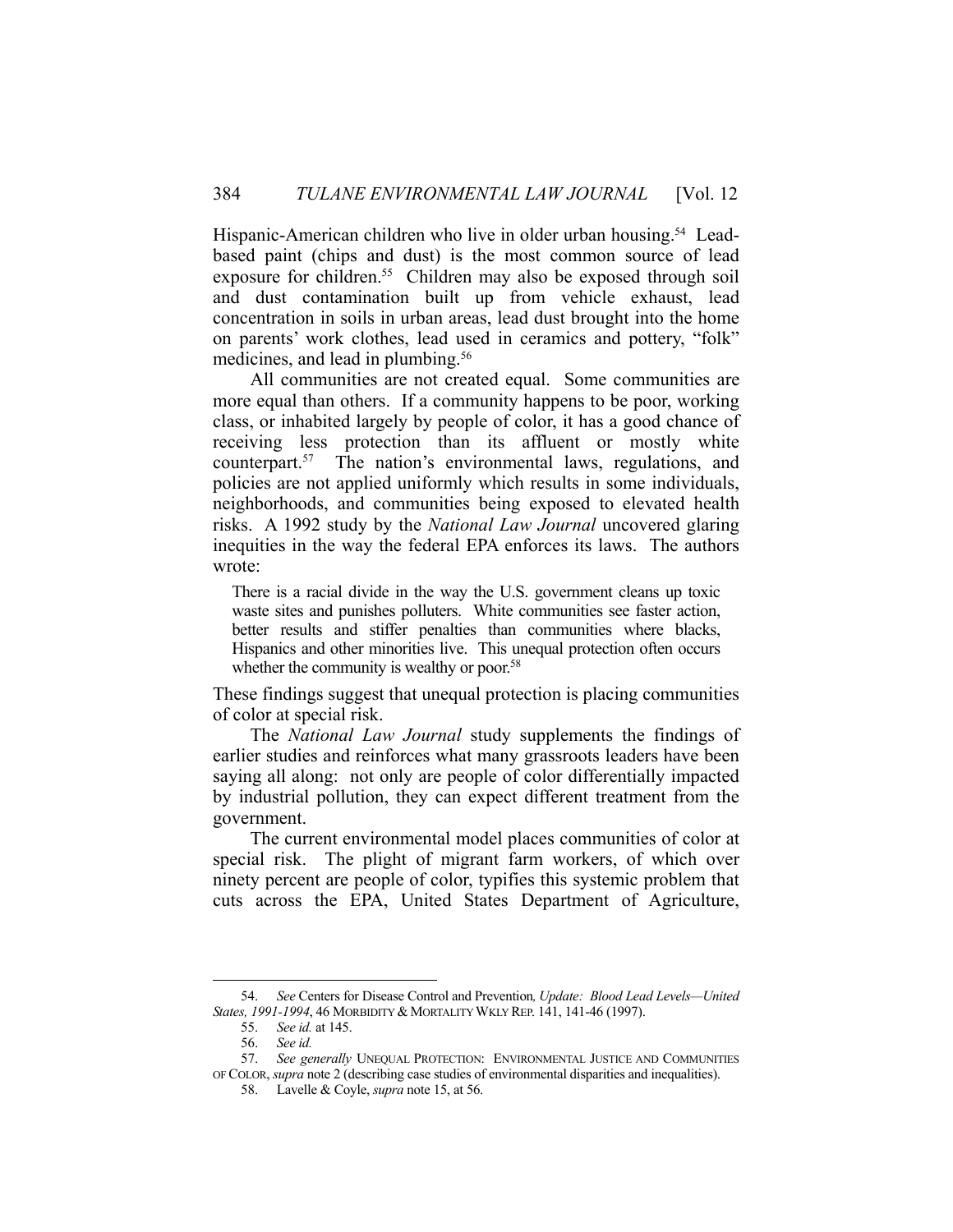Department of Labor, and Department of Health and Human Services.<sup>59</sup>

 The question of environmental justice is not anchored in a debate about whether or not decision makers should tinker with risk management. The environmental justice framework rests on an ethical analysis of strategies to eliminate unfair, unjust, and inequitable conditions and decisions. The framework seeks to prevent environmental threats before they occur. $60$  The environmental justice framework incorporates other social movements that seek to eliminate harmful practices (discrimination harms the victim), in housing, land use, industrial planning, health care, and sanitation services.<sup>61</sup> The impact of redlining, economic disinvestment, infrastructure decline, deteriorating housing, lead poisoning, industrial pollution, poverty, and unemployment are not unrelated problems if one lives in an urban ghetto or barrio, rural hamlet, or reservation.<sup>62</sup>

 Overwhelming scientific evidence exists on the ill-effects of lead on the human body.63 However, very little action has been taken to rid the nation of lead poisoning in housing: a preventable disease. 64 Former Health and Human Services Secretary Louis Sullivan tagged lead poisoning as the "number one environmental threat to the health of children."65 The Natural Resources Defense Council, NAACP Legal Defense and Educational Fund, ACLU, and Legal Aid Society of Alameda County joined forces in 1991 and won an out-of-court settlement worth \$15-20 million for a blood-lead testing program in California.66 The *Matthews v. Coye* lawsuit involved the State of California not living up to the federally-mandated testing of some

 <sup>59.</sup> *See* Ivette Perfecto & Baldemar Velasquez, *Farm Workers: Among The Least Protected*, EPAJ., Mar.-Apr. 1992, at 13-14.

 <sup>60.</sup> *See* Robert D. Bullard, *Race and Environmental Justice in the United States*, 18 YALE J. INT'L L. 319, 319-27 (1993); Bullard, *The Threat of Environmental Racism*, *supra* note 35, at  $23-26.$  61.

 <sup>61.</sup> *See* Bullard, *Race and Environmental Justice in the United States*, *supra* note 60, at 334-35.

 <sup>62.</sup> *See id.* at 319-27.

 <sup>63.</sup> *See* NATURE AND EXTENT OF LEAD POISONING IN CHILDREN, *supra* note 47, at II-1 to II-6.

 <sup>64.</sup> *See* Janet Phoenix, *Getting the Lead Out of the Community*, *in* CONFRONTING ENVIRONMENTAL RACISM: VOICES FROM THE GRASSROOTS, *supra* note 35, at 77, 77-92.

 <sup>65.</sup> Louis W. Sullivan, *Remarks at the First Annual Conference on Childhood Lead Poisoning, Washington, D.C. (Oct. 7, 1991)*, *in* PREVENTING CHILDHOOD LEAD POISONING: THE FIRST COMPREHENSIVE NATIONAL CONFERENCE FINAL REPORT, at A-2 (Alliance to End Childhood Lead Poisoning, 1991).

 <sup>66.</sup> *See* Bill Lann Lee, Environmental Litigation on Behalf of Poor, Minority Children, *Matthews v. Coye*: A Case Study (Feb. 9, 1992) (unpublished paper presented at the Annual Meeting of the American Association for the Advancement of Science, Chicago).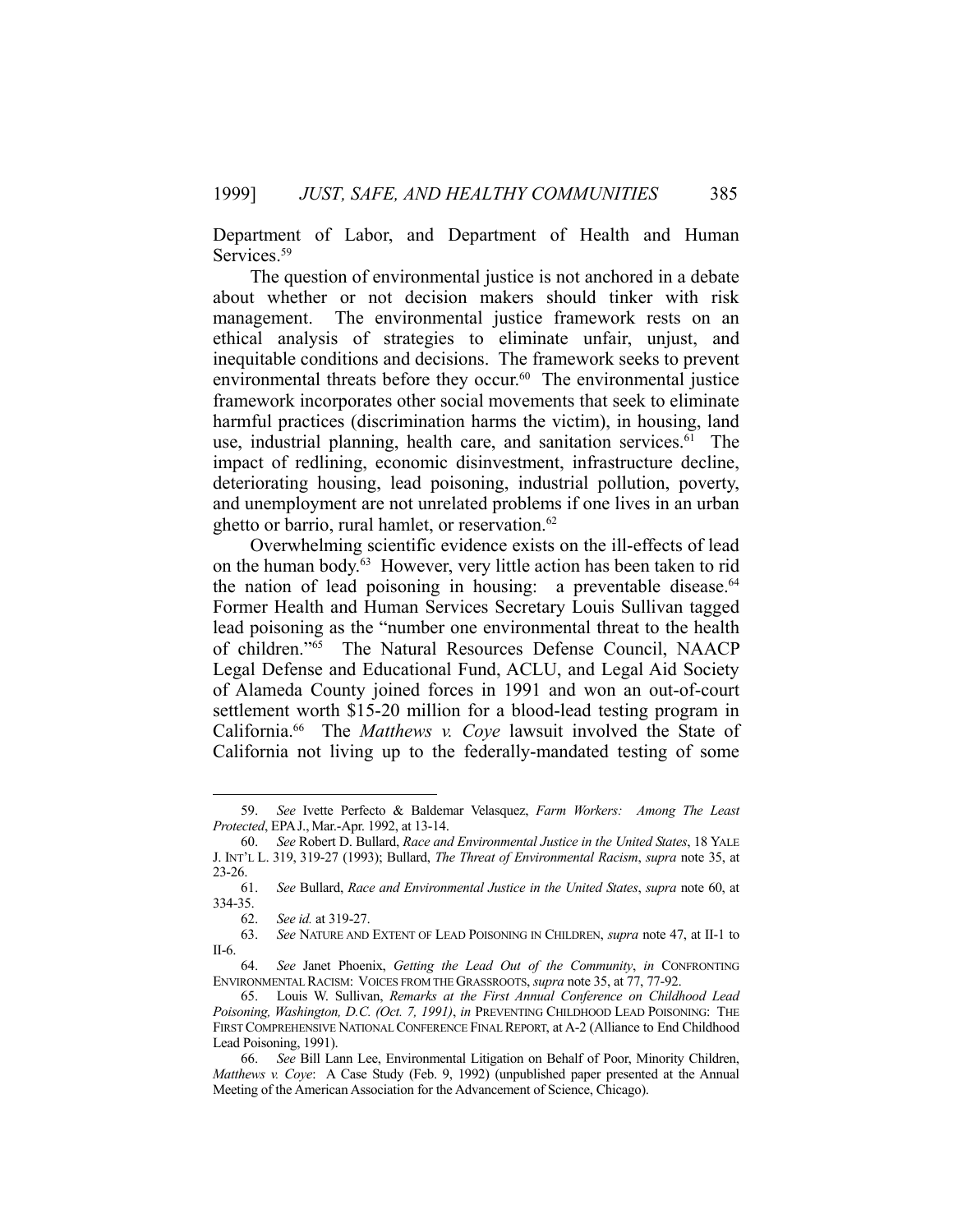557,000 poor children for lead who receive Medicaid.<sup>67</sup> This historic agreement will likely trigger similar actions in other states that have failed to live up to federally-mandated screening.<sup>68</sup>

 Lead screening is an important element in this problem. However, screening is *not* the solution. Prevention is the solution. Surely, if termite inspections can be mandated to protect an individual's home investment,<sup>69</sup> a lead-free home can be mandated to protect public health. Ultimately, the lead abatement debate, public health (who is affected) versus property rights (who pays for cleanup), is a value conflict that will not be resolved by the scientific community.

 Under the current system, individuals who challenge polluters must "prove" that they have been harmed, discriminated against, or disproportionately impacted.70 Few impacted communities have the resources to hire lawyers, expert witnesses, and doctors needed to sustain such a challenge.<sup>71</sup> The environmental justice framework would require the parties that are applying for operating permits (landfills, incinerators, smelters, refineries, chemical plants, etc.) to "prove" that their operations are not harmful to human health, will not disproportionately impact racial and ethnic minorities and other protected groups, and are nondiscriminatory.<sup>72</sup> It would also target resources where environmental and health problems are greatest (as determined by some ranking scheme, but not limited to risk assessment).73 Reliance solely on "objective" science disguises the exploitative way the polluting industries have operated in some communities and condones a passive acceptance of the status quo.<sup>74</sup>

#### V. CLEAN AIR AS A BASIC RIGHT

 Before the federal government stepped in, issues relating to air pollution were handled primarily by states and local governments.<sup>75</sup> Because states and local governments did such a poor job, the federal government established national clean air standards.76 Congress

 <sup>67.</sup> *See id.*

 <sup>68.</sup> *See id.*

 <sup>69.</sup> *See id.*

 <sup>70.</sup> *See id.*

 <sup>71.</sup> *See id.*

 <sup>72.</sup> *See id.*

 <sup>73.</sup> *See id.*

 <sup>74.</sup> *See* K.S. SHRADER-FRECHETTE, RISK AND RATIONALITY: PHILOSOPHICAL FOUNDATIONS OF POPULIST REFORM 98 (1992).

 <sup>75.</sup> *See* ROBERT PERCIVAL ET AL., ENVIRONMENTAL REGULATION 118-21 (1996).

 <sup>76.</sup> *See* Clean Air Act, 42 U.S.C. §§ 7401-7671 (1997).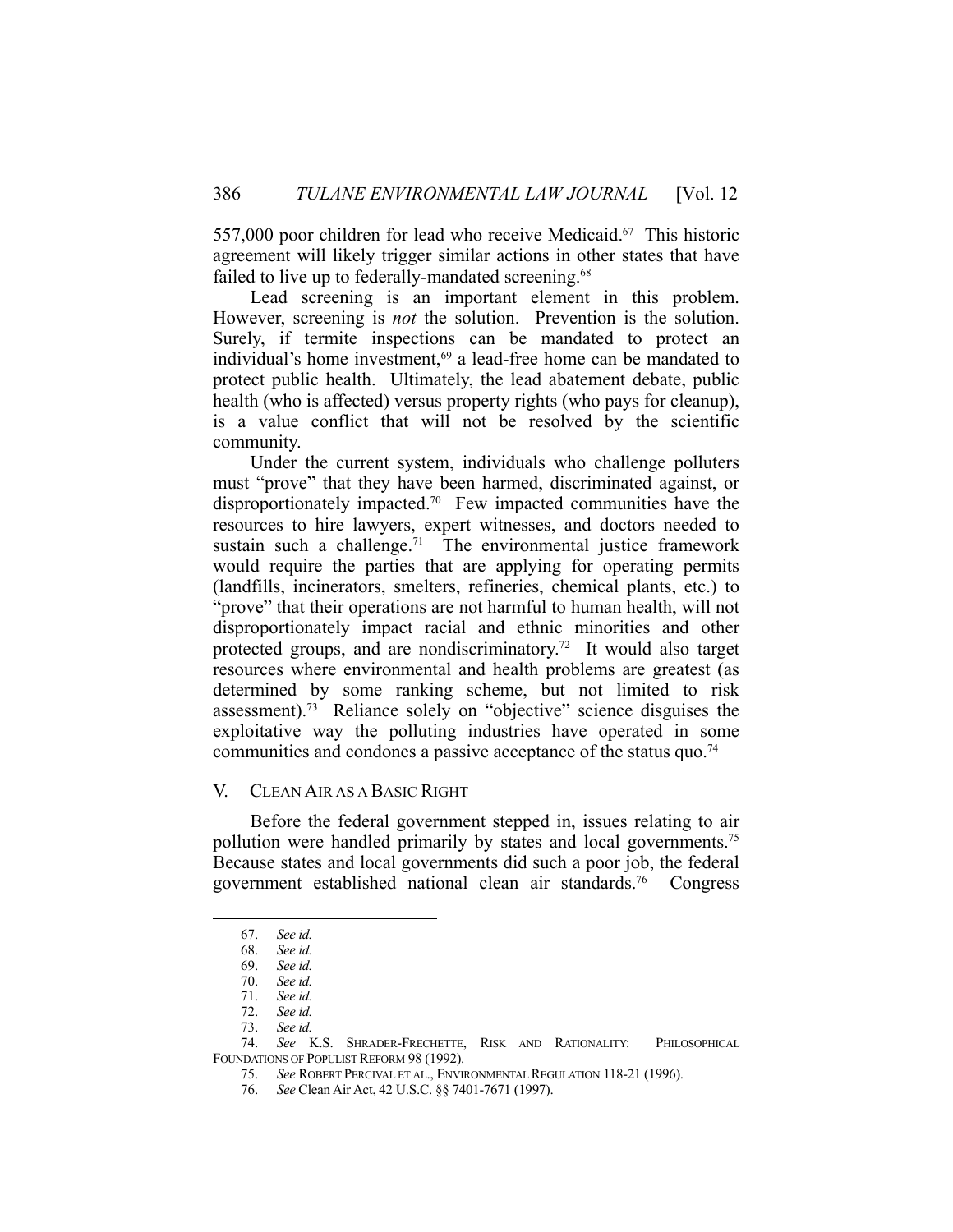enacted the Clean Air Act (CAA) in 1970 and mandated the EPA to carry out this law.<sup>77</sup> Subsequent amendments (1977 and 1990) were made to the CAA that form the current federal program.78 The CAA was a response to states' unwillingness to protect air quality.<sup>79</sup> Many states used their lax enforcement of environmental laws as lures for business and economic development.<sup>80</sup>

 Transportation policies are also implicated in urban air pollution problems. Automobile-choked highways create health-threatening air pollution.81 Freeways are the lifeline for suburban commuters, while millions of central-city residents are dependent on public transportation as their primary mode of travel.<sup>82</sup> The air quality impacts of transportation are especially significant to people of color who are more likely than whites to live in urban areas with reduced air quality.83 African-Americans and Latinos are more likely to live in areas with reduced air quality than are whites. $84$  For example, National Argonne Laboratory researchers discovered that 437 of the 3,109 counties and independent cities failed to meet at least one of the EPA ambient air quality standards.<sup>85</sup> Specifically, 57% of whites, 65% of African-Americans, and 80% of Hispanics live in 437 counties with substandard air quality.<sup>86</sup> Nationwide, 33% of whites, 50% of African-Americans, and 60% of Hispanics live in the 136 counties in which two or more air pollutants exceed the standards.<sup>87</sup> Similar patterns were found for the twenty-nine counties designated as nonattainment areas for three or more pollutants.<sup>88</sup> In these counties, 12% of whites, 20% of African-Americans, and 31% of Hispanics resided in the worse nonattainment areas.<sup>89</sup>

1

 82. For an in-depth discussion of transportation investments and social equity issues, see JUST TRANSPORTATION: DISMANTLING RACE AND CLASS BARRIERS TO MOBILITY, *supra* note 81.

 <sup>77.</sup> *See id.*

 <sup>78.</sup> *See id.*

 <sup>79.</sup> *See* Arnold W. Reitze, Jr., *A Century of Air Pollution Control Law: What Worked; What Failed; What Might Work*, 21 ENVTL. L. 1550 (1991).

 <sup>80.</sup> *See id.* at 1549.

 <sup>81.</sup> *See* Sid Davis, *Race and the Politics of Transportation in Atlanta*, *in* JUST TRANSPORTATION: DISMANTLING RACE & CLASS BARRIERS TO MOBILITY 84-96 (Robert D. Bullard & Glenn S. Johnson eds., 1997); Environmental Justice Resource Center, Sprawl Atlanta: Social Equity Dimensions of Uneven Growth and Development (Jan. 1999) (a report prepared for the Turner Foundation, Atlanta: Clark Atlanta University) (manuscript on file with author, executive summary available at <http://www.ejrc.cau.edu> follow the Resources link to Reports).

 <sup>83.</sup> *See* Wernette & Nieves, *supra* note 1, at 16-17.

 <sup>84.</sup> *See id.* at 17.

 <sup>85.</sup> *See id.* at 16.

 <sup>86.</sup> *See id.* at 16-17.

See id.

 <sup>88.</sup> *See id.* at 17.

 <sup>89.</sup> *See id.*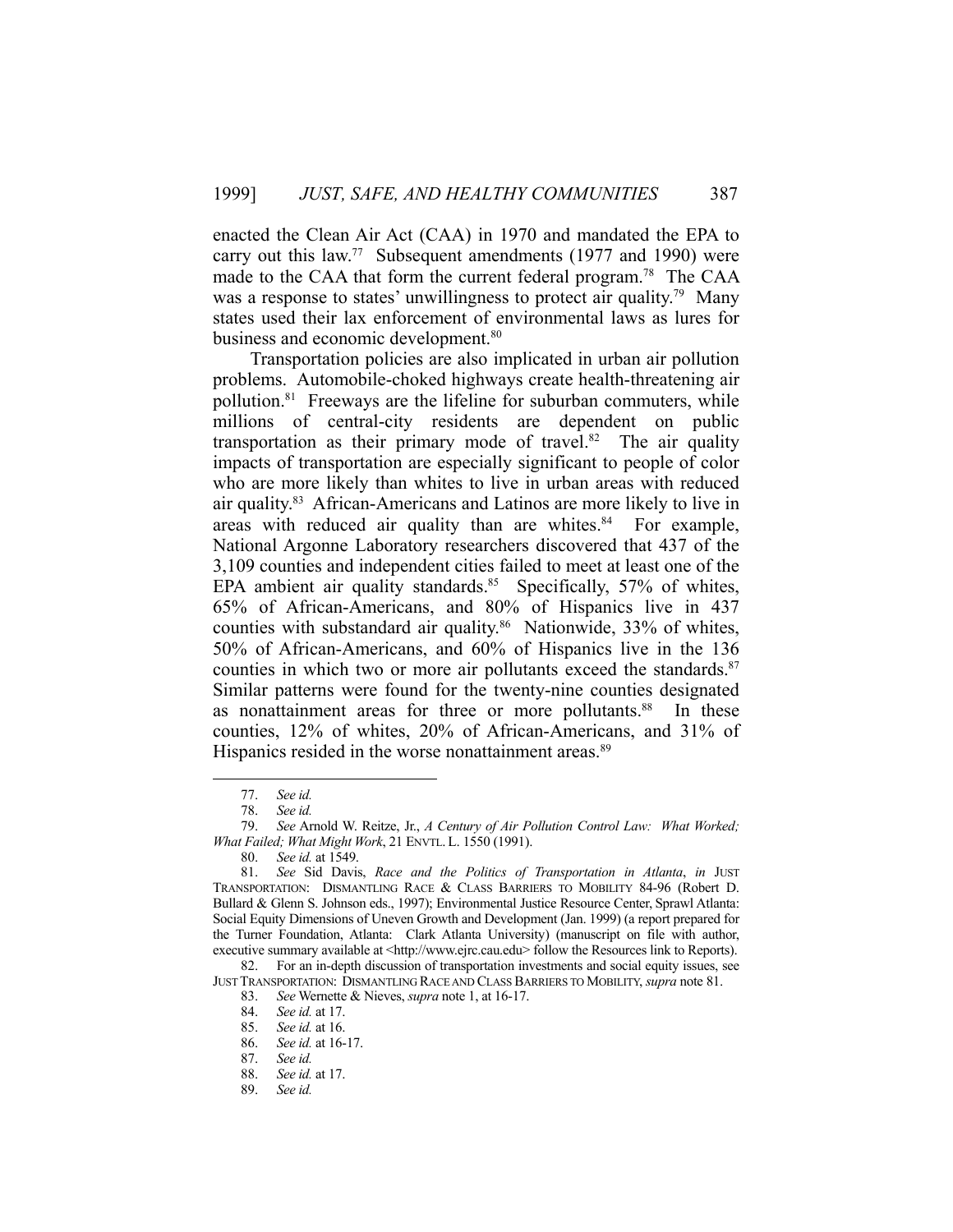Asthma is an emerging epidemic in the United States.<sup>90</sup> The annual age-adjusted death rate from asthma increased by 40% between 1982 and 1991, from 1.34 to 1.88 per 100,000 people,<sup>91</sup> with the highest rates being consistently reported among blacks aged 15-24 during the period  $1980-1993.^{92}$  Poverty and minority status are important risk factors for asthma mortality.<sup>93</sup>

Children are at special risk from ozone.<sup>94</sup> Children also represent a considerable share of the asthma burden.<sup>95</sup> It is the most common chronic disease of childhood.96 Asthma affects almost five million children under the age of eighteen.<sup>97</sup> Although the overall annual ageadjusted hospital discharge rate for asthma among children under fifteen years old decreased slightly from 4.0 to 3.6 per 1,000 between 1980 and 1983, the decrease was slower when compared with other childhood diseases, resulting in a 70% increase in the proportion of hospital admissions related to asthma during the 1980s.<sup>98</sup> Inner-city children have the highest rates for asthma prevalence, hospitalization, and mortality.<sup>99</sup> In the United States, asthma is the fourth leading cause of disability among children less than eighteen years old.<sup>100</sup>

 The public health community has insufficient information to explain the magnitude of some air pollution-related health problems.101 However, they do know that persons suffering from asthma are particularly sensitive to the effects of carbon monoxide, sulfur dioxides, particulate matter, ozone, and nitrogen oxides.<sup>102</sup> Ground-level ozone may exacerbate health problems such as asthma, nasal congestion, throat irritation, respiratory tract inflammation, reduced resistance to infection, changes in cell function, loss of lung

1

102. *See id.* at 11-34.

 <sup>90.</sup> *See* Centers for Disease Control, *Asthma—United States, 1982-1992*, 43 MORBIDITY & MORTALITY WKLY.REP. 952, 952 (1995).

 <sup>91.</sup> *See id.*

 <sup>92.</sup> *See* Centers for Disease Control, *Asthma Mortality and Hospitalization among Children and Young Adults—United States, 1980-1993*, 45 MORBIDITY & MORTALITY WKLY. REP. 350, 351 (1996) [hereinafter *Asthma 1980-1993*].

 <sup>93.</sup> *See id.*

 <sup>94.</sup> *See* Anna E. Pribitkin, Comment, *The Need for a Revision of Ozone Standards: Why Has the EPA Failed to Respond?*, 13TEMP. ENVTL. L. &TECH.J. 103, 110-11 (1994).

 <sup>95.</sup> *See Asthma 1980-1993*, *supra* note 92, at 350.

 <sup>96.</sup> *See id.*

 <sup>97.</sup> *See id.*

 <sup>98.</sup> *See* CENTERS FOR DISEASE CONTROL, NO. PHS 95-1232, HEALTH UNITED STATES 1994, at 181 (1994).

 <sup>99.</sup> *See Asthma 1980-1993*, *supra* note 92, at 952-55.

 <sup>100.</sup> *See* Center for Disease Control, *Disabilities Among Children Aged Less Than or Equal to 17 Years—United States 1991-1992*, 44 MORBIDITY & MORTALITY WKLY. REP. 609, 609- 13 (1995).

 <sup>101.</sup> *See* MANN, *supra* note 41, at 62-64.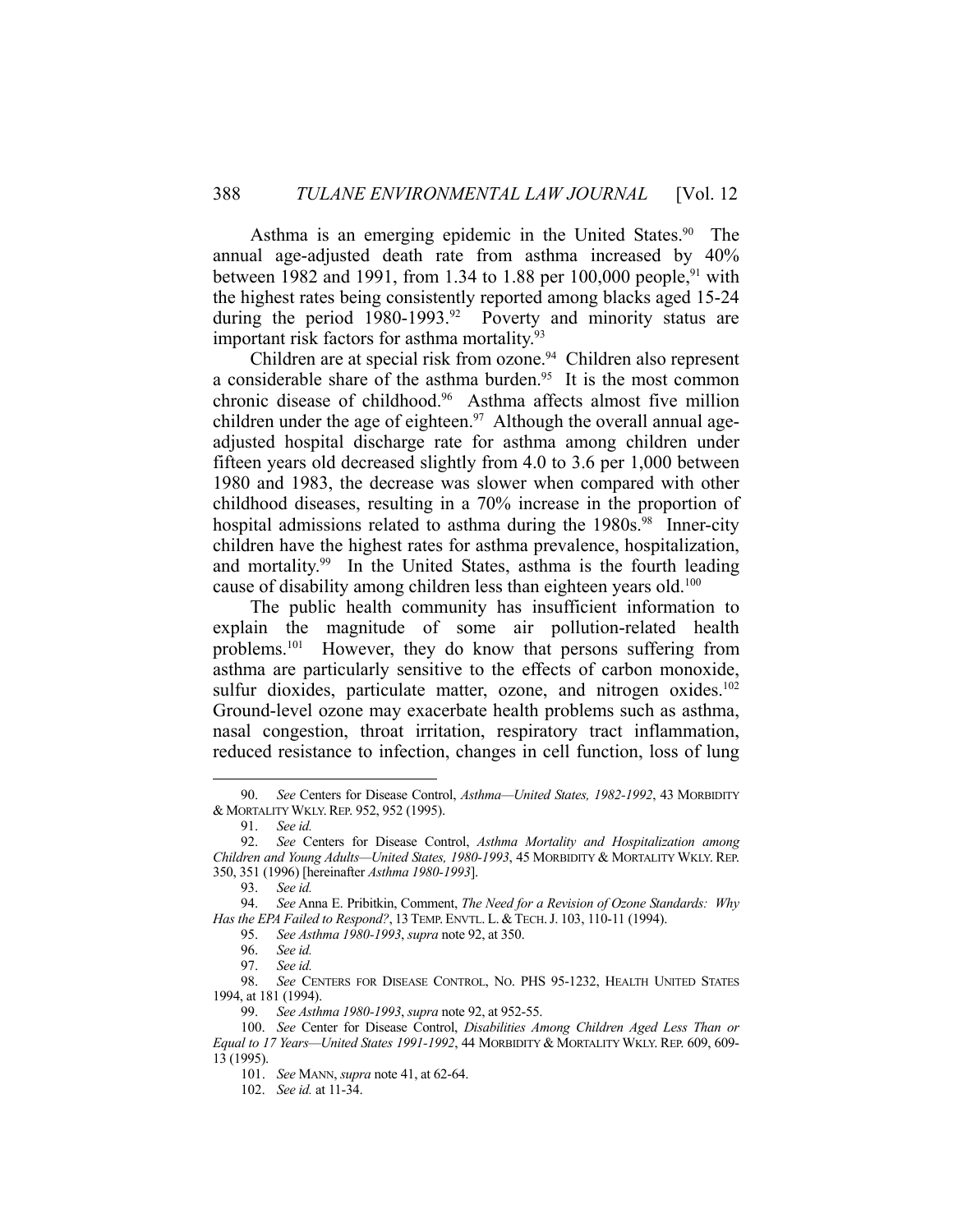elasticity, chest pains, lung scarring, formation of lesions within the lungs, and premature aging of lung tissues. $103$ 

 African-Americans, for example, have significantly higher prevalence of asthma than the general population.104 A 1996 report from the federal Centers for Disease Control (CDC) shows hospitalization and death rates from asthma increasing for persons twenty-five years or less.<sup>105</sup> The greatest increases occurred among African-Americans.106 African-Americans are two to six times more likely than whites to die from asthma.<sup>107</sup> Similarly, the hospitalization rate for African-Americans is 3.4 times the rate for whites.<sup>108</sup>

 A 1994 CDC-sponsored study showed that pediatric emergency department visits at Atlanta Grady Memorial Hospital increased by one-third following peak ozone levels.109 The study also found that the asthma rate among African-American children is 26% higher than the asthma rate among whites.<sup>110</sup> Since children with asthma in Atlanta may not have visited the emergency department for their care, the true prevalence of asthma in the community is likely to be higher. $111$ 

#### VI. RACIAL APARTHEID AMERICAN STYLE

 Apartheid-type housing, development, and environmental policies limit mobility, reduce neighborhood options, diminish job opportunities, and decrease choices for millions of Americans.112 The

 <sup>103.</sup> *See* HALUK OZKAYNK ET AL., BREATHLESS: AIR POLLUTION AND HOSPITAL ADMISSIONS/EMERGENCY ROOM VISITS IN 13 CITIES 5-7 (1996); AMERICAN LUNG ASS'N, OUT OF BREATH: POPULATIONS-AT-RISK TO ALTERNATIVE OZONE LEVELS 1 (1995).

 <sup>104.</sup> *See* Ellen F. Crain et al., *An Estimate of the Prevalence of Asthma and Wheezing Among Inner-City Children*, 94 PEDIATRICS 356, 357-58 (1994); Inga F. Goldstein & Aura L. Weinstein, *Air Pollution and Asthma: Effects of Exposure to Short-Term Sulfur Dioxide Peaks*, 40 ENVTL. RES. 332, 333-34 (1986); Hailen Mak et al., *Prevalence of Asthma and Health Service Utilization of Asthmatic Children in an Inner City*, 7 J. ALLERGY & CLINICAL IMMUNOLOGY 367, 370-72 (1982); Joel Schwartz et al., *Predictors of Asthma and Persistent Wheeze in a National Sample of Children in the United States*, 142AM.REV. RESPIRATORY DISEASE 555, 558-61 (1990).

 <sup>105.</sup> *See Asthma 1980-1993*, *supra* note 92, at 351-52.

 <sup>106.</sup> *See* Centers for Disease Control, *Asthma: United States*, 41 MORBIDITY & MORTALITY WKLY. REP., 733, 733 (1992).

 <sup>107.</sup> *See id.* 

 <sup>108.</sup> *See id.* 

 <sup>109.</sup> *See* Mary C. White et al., *Exacerbations of Childhood Asthma and Ozone Pollution in Atlanta*, 65 ENVTL. RES. 56, 62-63 (1994).

 <sup>110.</sup> *See id.*

 <sup>111.</sup> *See id.* at 65-66.

 <sup>112.</sup> *See* Robert D. Bullard, *Anatomy of Environmental Racism and the Environmental Justice Movement*, *in* CONFRONTING ENVIRONMENTAL RACISM: VOICES FROM THE GRASSROOTS, *supra* note 35, at 15; IN SEARCH OF THE NEW SOUTH: THE BLACK URBAN EXPERIENCE IN THE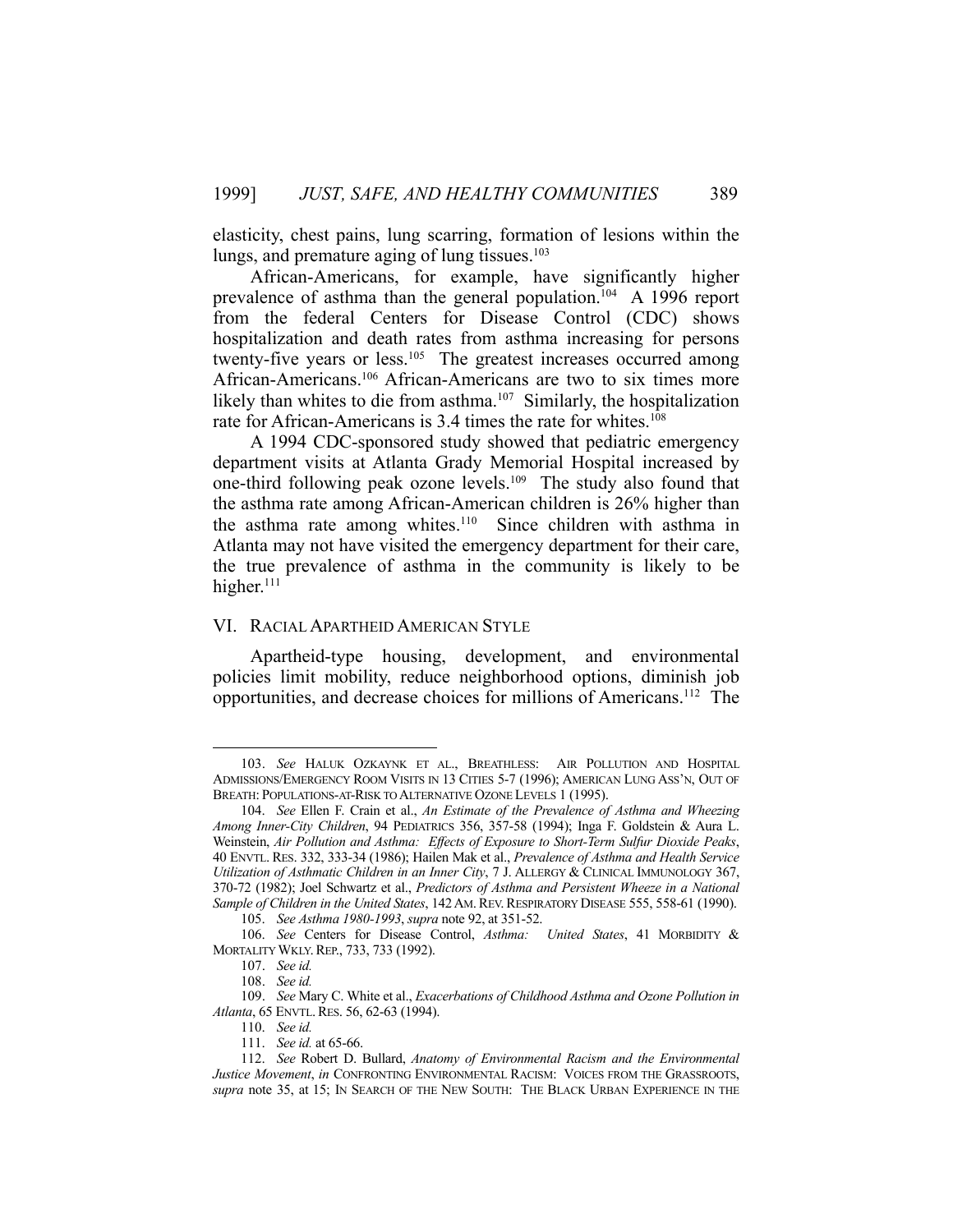infrastructure conditions in urban areas are the result of a host of factors including the distribution of wealth, patterns of racial and economic discrimination, redlining, housing and real estate practices, location decisions of industry, and differential enforcement of land use and environmental regulations.<sup>113</sup> Apartheid-type housing and development policies have resulted in limited mobility, reduced neighborhood options, decreased environmental choices, and diminished job opportunities for African-Americans.<sup>114</sup>

 Race still plays a significant part in distributing public "benefits" and public "burdens" associated with economic growth.<sup>115</sup> The "roots" of discrimination are deep" and have been difficult to eliminate.116 Housing discrimination contributes to the physical decay of inner-city neighborhoods and denies a substantial segment of the African-American community a basic form of wealth accumulation and investment through home ownership.<sup>117</sup> The number of African-American homeowners would probably be higher in the absence of discrimination by lending institutions.<sup>118</sup> Only about 59% of the nation's middle-class African-Americans own their homes, compared to  $74\%$  of whites.<sup>119</sup>

 Studies over the past twenty-five years have clearly documented the relationship between redlining and disinvestment decisions and neighborhood decline.120 From Boston to San Diego, African-Americans still do not have full access to lending by banks and saving institutions as compared to their white counterparts.<sup>121</sup> The Federal Reserve Board consistently reports that African-Americans are

115. *See* Bullard & Feagin, *supra* note 30, at 55-76.

 <sup>1970</sup>S AND 1980S 1-15 (Robert D. Bullard ed., 1989); Robert D. Bullard, *Waste and Racism: A Stacked Deck*?, F.APPLIED RES. & PUB. POL'Y, Spring 1993, at 29-31.

 <sup>113.</sup> *See* Bullard, *Waste and Racism: A Stacked Deck?*, *supra* note 112, at 30-31.

 <sup>114.</sup> *See* Cynthia Hamilton, *Toward a New Industrial Policy*, *in* ENVIRONMENTAL JUSTICE: ISSUES, POLICIES, AND SOLUTIONS, *supra* note 16, at 113-14.

 <sup>116.</sup> *See id.*

 <sup>117.</sup> *See* Florence Wagman Roisman, *The Lessons of American Apartheid: The Necessity and Means of Promoting Residential Racial Integration*, 81 IOWA L. REV. 479, 481-87 (1995) (reviewing DOUGLAS S. MASSEY & NANCY A. DENTON, AMERICAN APARTHEID: SEGREGATION & THE MAKING OF THE UNDERCLASS (1993)).

 <sup>118.</sup> *See* Joe R. Feagin, *A House is Not a Home: White Racism and U.S. Housing Practices*, *in* RESIDENTIAL APARTHEID: THE AMERICAN LEGACY 17, 34-37 (Robert D. Bullard et al. eds., 1994).

 <sup>119.</sup> *See* Robert D. Bullard & C. Lee, *Introduction: Racism and American Apartheid*, *in* RESIDENTIAL APARTHEID: THE AMERICAN LEGACY, *supra* note 118, at 3.

 <sup>120.</sup> *See* JOE R. FEAGIN & ROBERT PARKER, BUILDING AMERICAN CITIES: THE URBAN REAL ESTATE GAME 1-36 (1990); Robert D. Bullard, *Racism and American Apartheid*, *in* RESIDENTIAL APARTHEID: THE AMERICAN LEGACY, *supra* note 118, at 1, 1-13.

 <sup>121.</sup> *See* Robert A. Rosenblatt & James Bates, *High Minority Denial Rates Found*, L.A. TIMES, Oct. 22, 1991, at A1.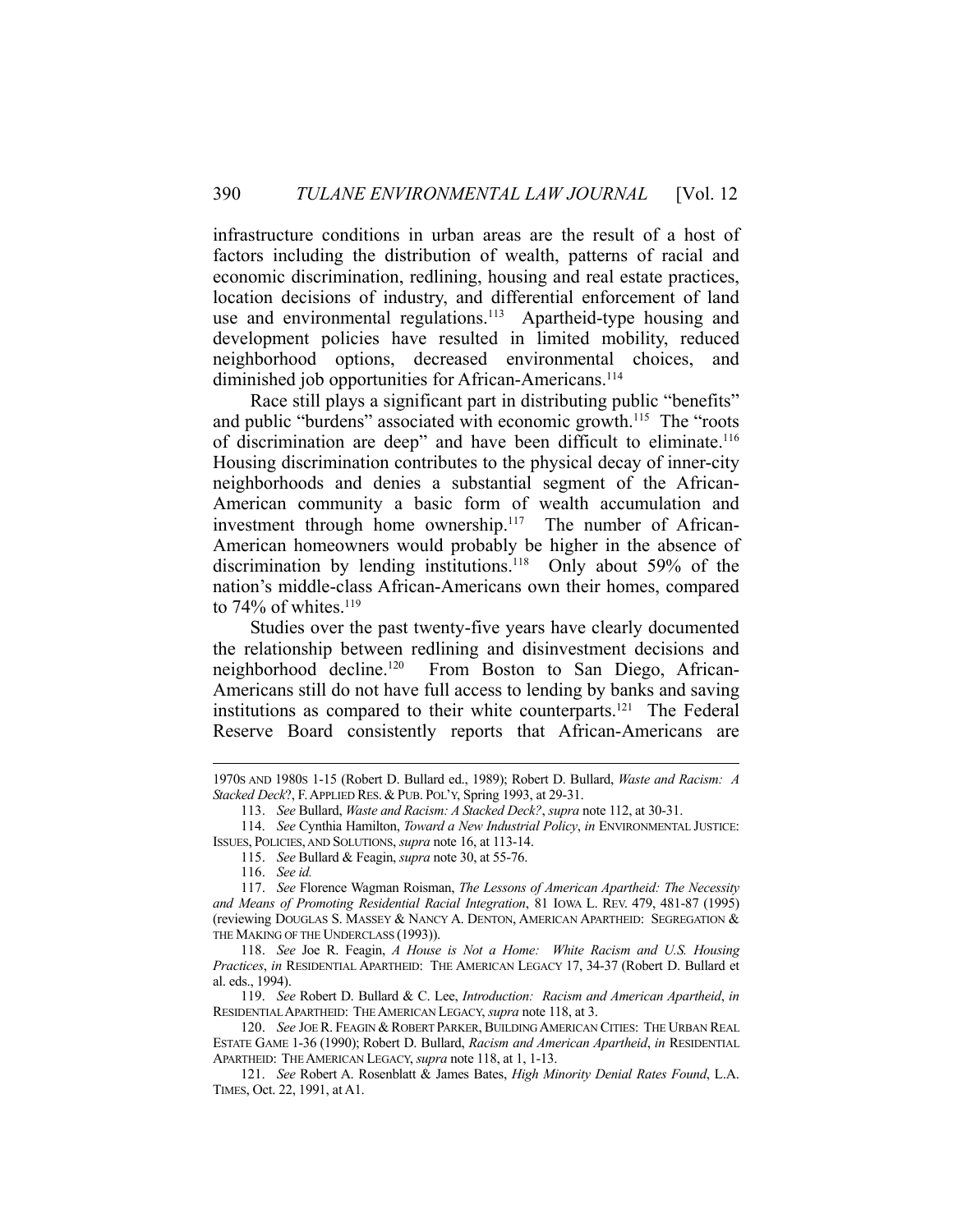rejected for home loans more than twice as often as Anglos.<sup>122</sup> After studying lending practices at 9,300 United States financial institutions and more than 6.4 million loan applications, a federal study uncovered the rejection rates for conventional home mortgages were 33.9% for African-Americans, 21.4% for Latinos, 22.4% for American Indians, 14.4% for Anglos, and 12.9% for Asians.<sup>123</sup>

 Eight out of every ten African-Americans live in neighborhoods where they are in the majority.<sup>124</sup> Residential segregation decreases for most racial and ethnic groups with additional education, income, and occupational status.<sup>125</sup> However, this scenario does not hold true for African-Americans. African-Americans, no matter what their educational or occupational achievement or income level, are exposed to higher crime rates, less effective educational systems, high mortality risks, more dilapidated surroundings, and greater environmental threats because of their race.<sup>126</sup> For example, in the heavily populated South Coast air basin of the Los Angeles area, it is estimated that over 71% of African-Americans and 50% of Latinos reside in areas with the most polluted air, while only 34% of whites live in highly polluted areas.<sup>127</sup>

 Because they do not have backyards, it has been difficult for millions of African-Americans in segregated neighborhoods to say "not in my backyard" (NIMBY).<sup>128</sup> Nationally, only about 44% of African-Americans own their homes, compared to over two-thirds of the nation as a whole.<sup>129</sup> Homeowners are the strongest advocates of the NIMBY positions taken against locally unwanted land uses (LULUs) such as the construction of garbage dumps, landfills, incinerators, sewer treatment plants, recycling centers, prisons, drug treatment units, and public housing projects.<sup>130</sup> Generally, white communities have greater access to the political process than their

 <sup>122.</sup> *See id.*

 <sup>123.</sup> *See id.*

 <sup>124.</sup> *See* DOUGLAS S. MASSEY & NANCY A. DENTON,AMERICAN APARTHEID: SEGREGATION & THE MAKING OF THE UNDERCLASS 74-78 (1993).

 <sup>125.</sup> *See id.*

 <sup>126.</sup> *See* Laura Westra, *Faces of Environmental Racism: Titusville, Alabama and BFI*, *in* FACES OF ENVIRONMENTAL RACISM: CONFRONTING ISSUES OF GLOBAL JUSTICE 113, 113-34 (Laura Westra & Peter S. Wentz eds., 1995).

 <sup>127.</sup> *See* MANN, *supra* note 41, at 31.

 <sup>128.</sup> *See* Jim Motavalli, *Toxic Targets: Polluters that Dump on Communities of Color are Finally Being Brought to Justice*, E: THE ENVTL. MAG., July-Aug. 1998, 29, 29-41.

 <sup>129.</sup> *See* Bullard & Feagin, *supra* note 30, at 55-76.

 <sup>130.</sup> *See* Lazurus, *supra* note 17, at 796-99.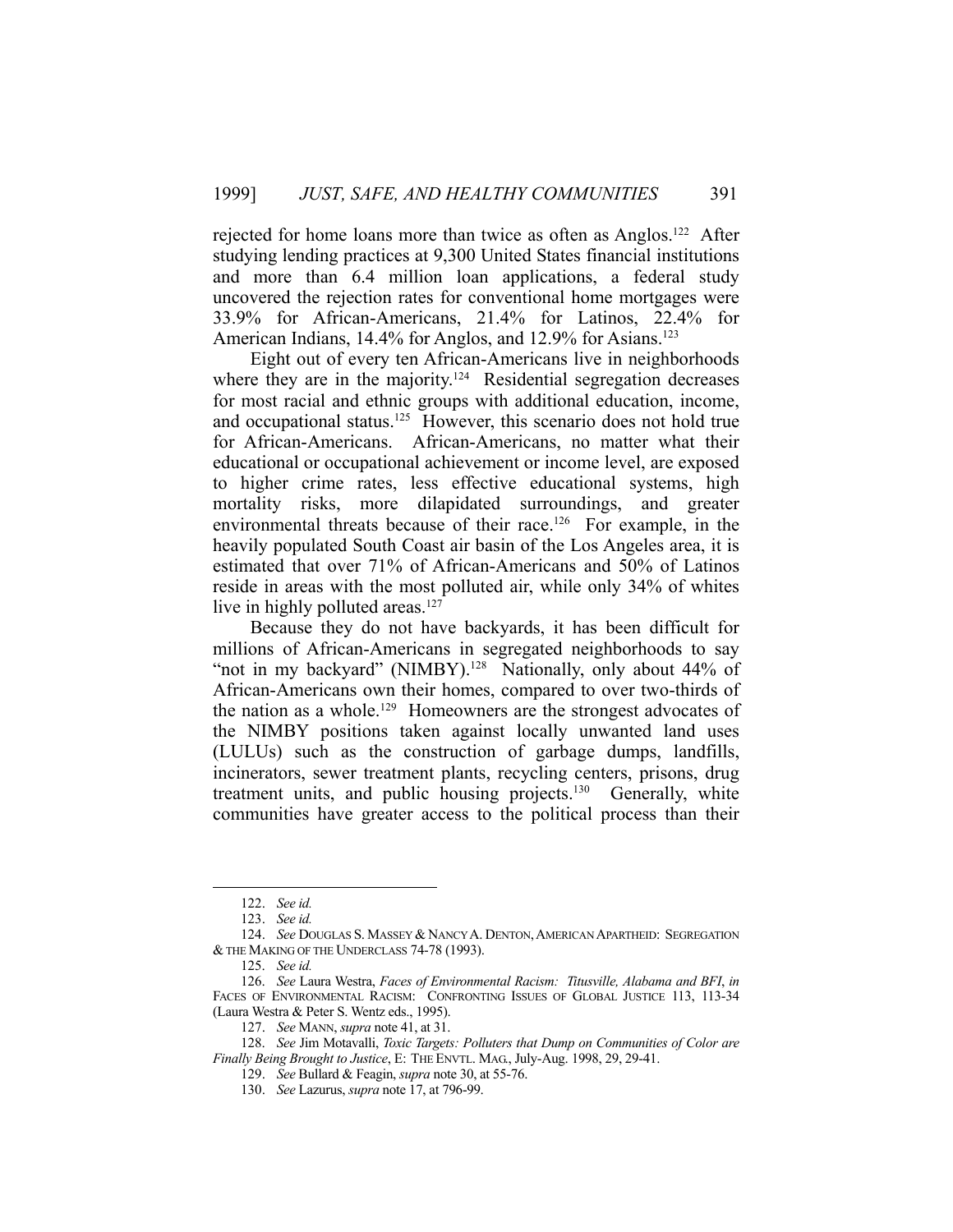African-American counterparts when it comes to influencing land use and environmental decision-making.<sup>131</sup>

 The ability of an individual to escape a health-threatening physical environment is usually related to affluence.<sup>132</sup> However, racial barriers complicate this process for many African-Americans.<sup>133</sup> The imbalance between residential amenities and land uses assigned to central cities and suburbs cannot be explained by class factors alone. Blacks do not have the same opportunities to "vote with their feet" and escape undesirable physical environments as whites.<sup>134</sup>

 Institutional racism continues to influence the housing and mobility options available to African-Americans of all income levels and is a major factor that influences the quality of neighborhoods they have available to them. The "web of discrimination" in the housing market is a result of the action and inaction of local and federal government officials, financial institutions, insurance companies, real estate marketing firms, and zoning boards.<sup>135</sup> More stringent enforcement mechanisms and penalties are needed to combat all forms of discrimination.

 Uneven development between central cities and suburbs combined with the systematic avoidance of inner-city areas by many businesses have heightened social and economic inequalities. For the past two decades, manufacturing plants have been fleeing central cities and taking their jobs with them.136 Many have moved offshore to Third World countries where labor is cheap and environmental regulations are lax or nonexistent.<sup>137</sup>

 Industry flight from central cities has left behind a deteriorating urban infrastructure, poverty, and pollution.<sup>138</sup> What kind of replacement industry can these communities attract? Economically depressed communities do not have a lot of choices available to them. Some workers have become so desperate that they see even a lowpaying hazardous job as better than no job at all. These workers are forced to choose between unemployment and a job that may result in risks to their health, their family's health, and the health of their

 <sup>131.</sup> *See id.* 

 <sup>132.</sup> *See id.* 

 <sup>133.</sup> *See* Joe Bandy, *Reterritorializing Borders: Transnational Environmental Justice Movement on the U.S.-Mexico Border*, 5 RACE, GENDER, & CLASS 80, 80-103 (1997).

 <sup>134.</sup> *See* ROBERT D. BULLARD, DUMPING IN DIXIE 7 (1990).

 <sup>135.</sup> *See id.* at 7-10.

 <sup>136.</sup> *See id.* at 12-13.

 <sup>137.</sup> *See id.*

 <sup>138.</sup> *See* Nelson Smith & David Graham, *Environmental Justice and Underlying Societal Problems*, [1997] 27 Envtl. L. Rep. (Envtl. L. Inst.) 10,568, 10,568-69.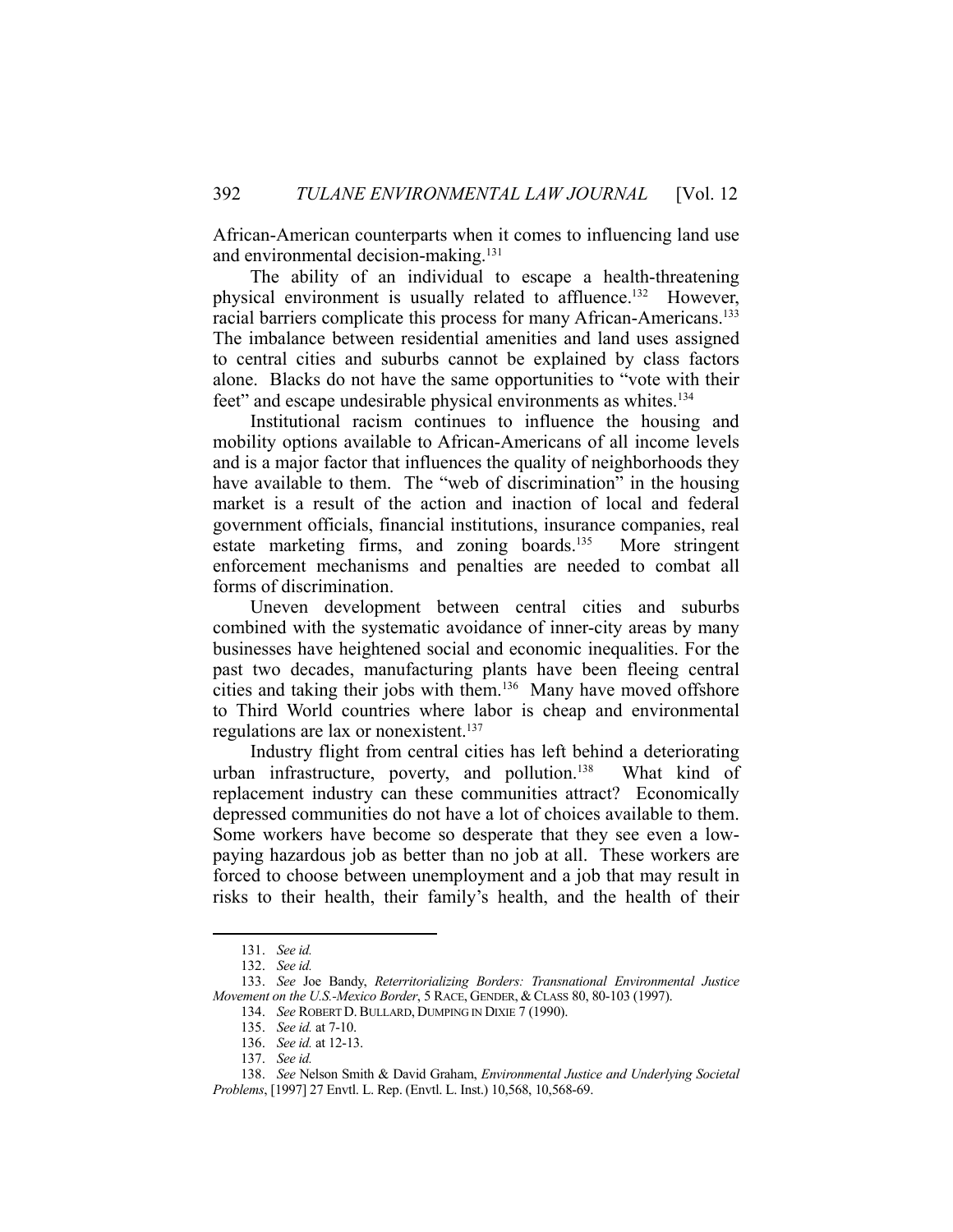community. This practice amounts to "economic blackmail." Economic conditions in many people of color communities make them especially vulnerable to this practice.

 Some polluting industries have been eager to exploit this vulnerability. Some have even used the assistance of elected officials in obtaining special tax breaks and government operating permits.<sup>139</sup> Clearly, economic development and environmental policies flow from forces of production and are often dominated and subsidized by state actors.140 Numerous examples abound where state actors have targeted cities and regions for infrastructure improvements and amenities such as water irrigation systems, ship channels, road and bridge projects, and mass transit systems.<sup>141</sup> On the other hand, state actors have done a miserable job of protecting central city residents from the ravages of industrial pollution and nonresidential activities valued as having a negative impact on quality of life.<sup>142</sup>

 Racial and ethnic inequality is perpetuated and reinforced by local governments in conjunction with urban-based corporations. Race continues to be a potent variable in explaining urban land use, streets and highway configuration, commercial and industrial development, and industrial facility siting. Moreover, the question of "who gets what, where, and why" often pits one community against another.<sup>143</sup>

## VII. THE POLITICS OF ZONING

 Environmental decision-making and land-use planning operate at the juncture of science, economics, politics, and special interests that place communities of color at special risk.144 Some residential areas and their inhabitants are at a greater risk than the larger society from unregulated growth, ineffective regulation of industrial toxins, and public policy decisions authorizing industrial facilities that favor

 <sup>139.</sup> *See* Donald L. Bartlett & James B. Steele, *Paying a Price for Polluters*, TIME, Nov. 23, 1998, at 72, 72-76.

 <sup>140.</sup> *See id.* 

 <sup>141.</sup> *See id.* 

 <sup>142.</sup> *See* Bunyan Bryant, *An Overview: Issues, Policies, and Solutions*, *in* ISSUES AND POTENTIAL POLICIES AND SOLUTIONS FOR ENVIRONMENTAL JUSTICE 8-11 (Bunyan Bryant ed., 1995); RACE AND THE INCIDENCE OF ENVIRONMENTAL HAZARDS: A TIME FOR DISCOURSE, *supra* note 35.

 <sup>143.</sup> Raquel Pinderhughes, *Who Decides What Constitutes a Pollution Problem?*, 5 RACE, GENDER, & CLASS 130, 144 (1997).

 <sup>144.</sup> *See* Bullard, *The Legacy of American Apartheid and Environmental Racism*, *supra* note 35, at 445.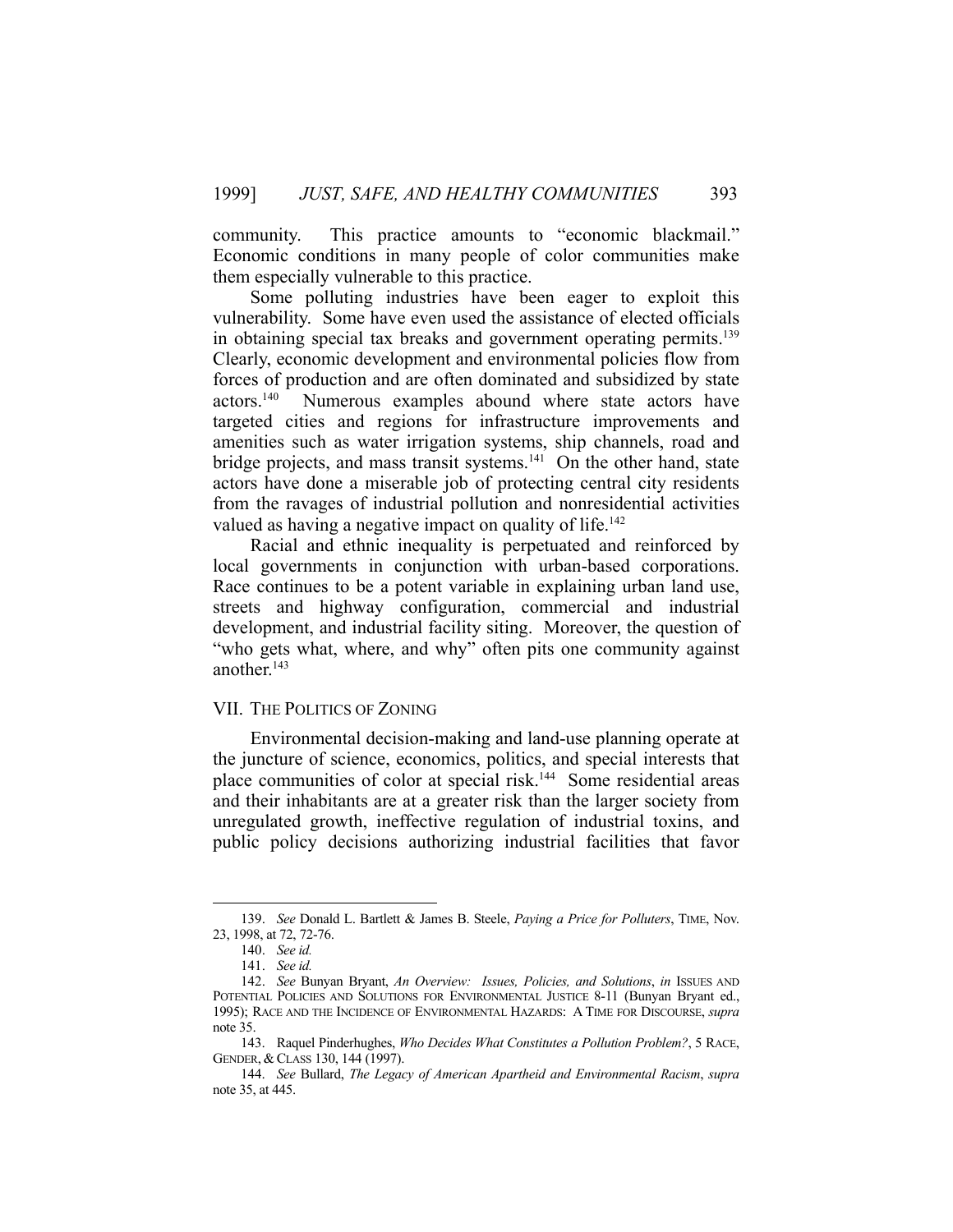those with political and economic clout.<sup>145</sup> African-American and other communities of color are often victims of land-use decision making that mirrors the power arrangements of the dominant society.<sup>146</sup> Historically, exclusionary zoning, rezoning, and granting of variances have been used by government authority and power to foster and perpetuate discriminatory practices.<sup>147</sup> The "put it across" the tracks mentality" has turned many low-income and people of color communities into toxic havens.<sup>148</sup> Both race and class are often intertwined in zoning and land-use decisions involving LULUs.

 Zoning is probably the most widely used tool to regulate urban land use in the United States.<sup>149</sup> Zoning laws broadly define land for residential, commercial, or industrial uses, and may impose narrower land-use restrictions (e.g., minimum and maximum lot size, number of dwellings per acre, square feet and height of buildings, etc.).<sup>150</sup> Zoning ordinances, deed restrictions, and other land-use mechanisms have been widely used as NIMBY tools, operating through exclusionary practices.<sup>151</sup> Thus, exclusionary zoning has been used to zone against something rather than for something. With or without zoning, deed restrictions or other devices, various groups are unequally able to protect their social, economic, and environmental interests. More often than not, African-Americans and other people of color get shortchanged in the neighborhood protection game.

 In Houston, Texas, a city that does not have zoning, NIMBY was replaced with the policy of PIBBY (place in blacks backyard).<sup>152</sup> The all-white city council and private industry targeted garbage dumps, landfills, and incinerators for Houston's black neighborhoods for more than five decades.<sup>153</sup> From the 1920s through the late 1970s, eight of every ten solid waste sites were located in mostly black Houston neighborhoods; although blacks never made up more than

 <sup>145.</sup> *See* Bullard, *Environmental Racism and Land Use*, *supra* note 44, at 6-11; Diane Takvorian, *Toxics and Neighborhoods Don't Mix*, LAND USE F.,Winter 1993, at 28, 28-30.

 <sup>146.</sup> *See* Bullard, *Environmental Racism and Land Use*, *supra* note 44, at 6-11.

 <sup>147.</sup> *See* Jon C. Dubin, *From Junkyard to Gentrification: Explicating a Right to Protective Zoning in Low-Income Communities of Color, 77 MINN. L. REV. 739, 740-41 (1993);* Michael R. Greenberg, *Proving Environmental Inequity in Siting Locally Unwanted Land Uses*, 4 RISK 235, 250-52 (1993); Ruth Rosen, *Who Gets Polluted: The Movement for Environmental Justice*, 41 DISSENT 223, 224-25 (1994).

 <sup>148.</sup> *See* Rosen, *supra* note 147, at 224-25.

 <sup>149.</sup> *See* Dubin, *supra* note 147, at 740-41.

 <sup>150.</sup> *See id.* 

 <sup>151.</sup> *See* Bullard, *Environmental Racism and Land Use*, *supra* note 44, at 6-11.

 <sup>152.</sup> For an in-depth examination of the Houston case study, see BULLARD, INVISIBLE

HOUSTON: THE BLACK EXPERIENCE IN BOOM AND BUST,*supra* note 44.

 <sup>153.</sup> *See id.* at 70-75.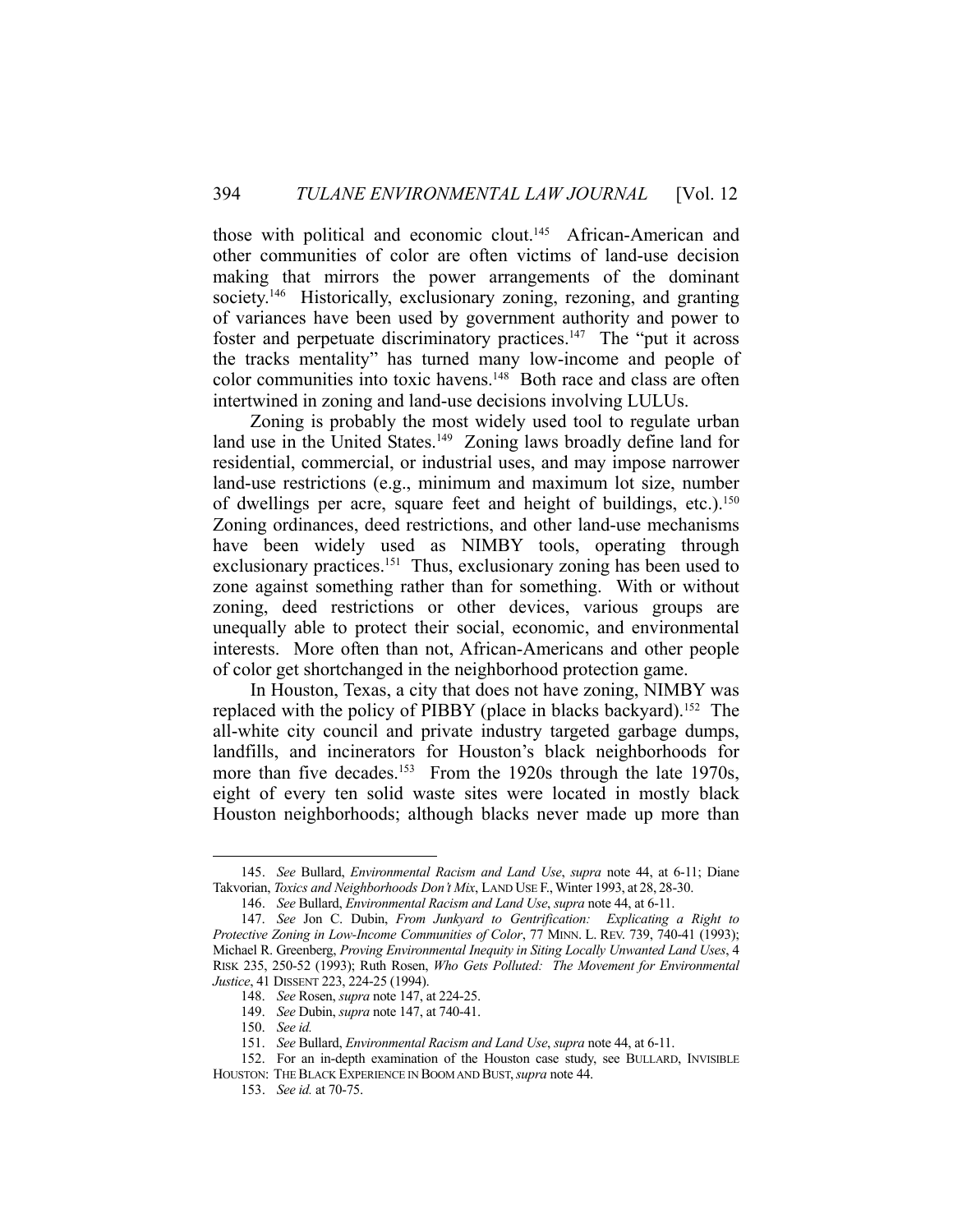one fourth of the city's population during this period.154 However, many of Houston's black residents lived in historically identifiable black neighborhoods such as Fourth Ward/Freedmen Town, Sunnyside, Carverdale, Acres Homes, Kashmere Gardens, Trinity Gardens, and Cottage Grove.<sup>155</sup> Jim Crow housing established these black neighborhoods before the waste facilities were sited.<sup>156</sup> Discriminatory siting of landfills and incinerators stigmatized the neighborhoods as "dumping grounds" for a host of other unwanted facilities, including salvage yards, recycling operations, and automobile "chop shops."157

 Why do some communities get dumped on and others do not? Why do some communities get cleaned up while others have to wait? Waste generation is directly correlated with per capita income.<sup>158</sup> Generally, rich people produce more waste per capita than poor people.159 On the other hand, rich people generally do not have to live near waste disposal facilities because few waste facilities are proposed and actually built in the mostly white suburb.160 Race still plays a significant part in distributing public "benefits" and public "burdens" associated with economic growth.<sup>161</sup> The United Church of Christ Commission for Racial Justice's landmark *Toxic Wastes and Race* study found race to be the single most important factor (i.e., more important than income, home ownership rate, and property values) in the location of abandoned toxic waste sites.<sup>162</sup> The study also found that (1) three out of five African-Americans live in communities with abandoned toxic waste sites; (2) 60% of African-Americans in urban areas live in communities with one or more abandoned toxic waste sites; (3) three of the five largest commercial hazardous waste landfills are located in predominately African-American or Latino communities and account for 40% of the nation's total estimated landfill capacity; and (4) African-Americans are heavily overrepresented in the population of cities with the largest

 <sup>154.</sup> *See id.* 

 <sup>155.</sup> *See id.* at 14-31.

 <sup>156.</sup> *See id.* 

 <sup>157.</sup> *See* Robert. D. Bullard, *Environmental Justice: It's More than Waste Facility Siting*, 77 SOC. SCI. Q. 493, 493-99 (1996).

 <sup>158.</sup> *See* BENJAMIN A. GOLDMAN, NOT JUST PROSPERITY: ACHIEVING SUSTAINABILITY WITH ENVIRONMENTAL JUSTICE 8-19 (1993) (document commissioned for the National Wildlife Federation, Corporate Conservation Council, Synergy '94 Conference, Feb. 1994) (on file with author).

 <sup>159.</sup> *See id.*

 <sup>160.</sup> *See id.*

 <sup>161.</sup> *See* Lazarus, *supra* note 17, at 792-96.

 <sup>162.</sup> *See* TOXIC WASTES AND RACE, *supra* note 41, at xiii-xiv.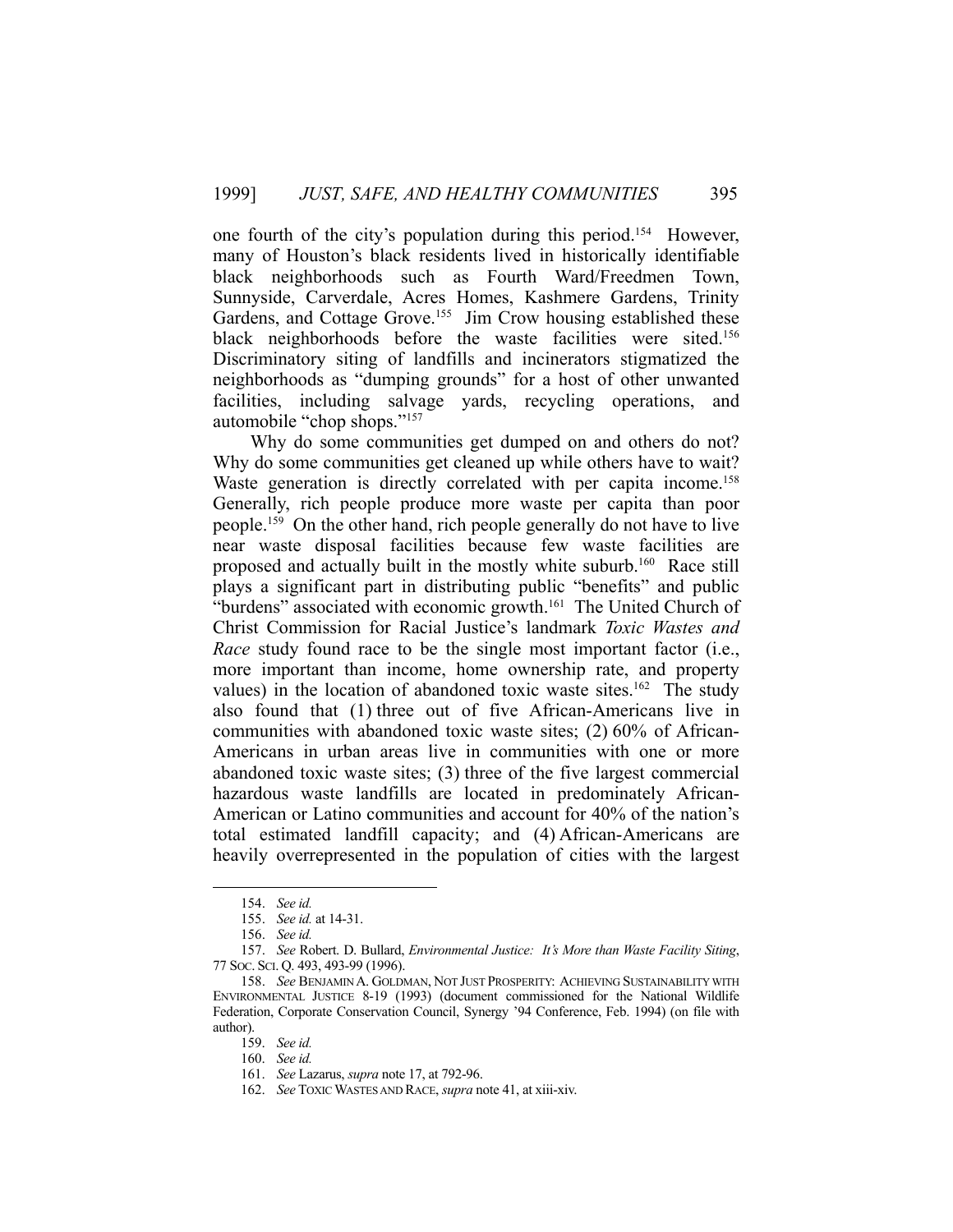number of abandoned toxic waste sites, which include Memphis, St. Louis, Houston, Cleveland, Chicago, and Atlanta.<sup>163</sup>

 Communities with hazardous waste incinerators generally have large minority populations, low incomes, and low property values. A 1990 Greenpeace report, *Playing with Fire: Hazardous Waste Incineration*, found that (1) the minority portion of the population in communities with existing incinerators is 8-9% percent higher than the national average; (2) communities where incinerators are proposed have minority population 60% higher than the national average; (3) average income in communities with existing incinerators is 15% less than the national average, (4) property values in communities host to incinerators are 38% percent lower than the national average; and (5) in communities where incinerators are proposed, average property values are 35% lower.164

 Waste facility siting imbalances that were uncovered by the United States General Accounting Office (GAO) in 1983 have not disappeared.165 The GAO discovered that three out of four of the offsite commercial hazardous waste landfills in EPA Region IV (Alabama, Florida, Georgia, Kentucky, Mississippi, North Carolina, South Carolina, and Tennessee) were located in predominately African-American communities.<sup>166</sup> In 1999, 100% of the offsite commercial hazardous wastes landfills in the region were located in two mostly African-American communities.<sup>167</sup> African-Americans comprise about one-fifth of the population in EPA Region IV.168

#### VIII. DUMPING ON DIXIE

 The Deep South has always been thought of as a backward land based on its social, economic, political, and environmental policies.<sup>169</sup> By default, the region became a "sacrifice zone;" a dump for the rest of the nation's toxic waste.<sup>170</sup> A colonial mentality exists in the South where local government and big business take advantage of people

 <sup>163.</sup> *See id.* at 15-21.

 <sup>164.</sup> PAT COSTNER & JOE THORNTON, PLAYING WITH FIRE: HAZARDOUS WASTE INCINERATION 48-49 (1990).

 <sup>165.</sup> *See* U.S. GENERAL ACCOUNTING OFFICE, NO. GAO/RCED-83-168, SITING OF HAZARDOUS WASTE LANDFILLS AND THEIR CORRELATION WITH RACIAL AND ECONOMIC STATUS OF SURROUNDING COMMUNITIES 1 (1983).

 <sup>166.</sup> *See id.*

 <sup>167.</sup> *See* Bullard, *supra* note 157, at 495 (statistics unchanged since 1996).

 <sup>168.</sup> *See id.* app. 1.

 <sup>169.</sup> *See* Donald Schueler, *Southern Exposure*, SIERRA, Nov.-Dec. 1992, at 42, 43.

 <sup>170.</sup> *See id.* at 44-45.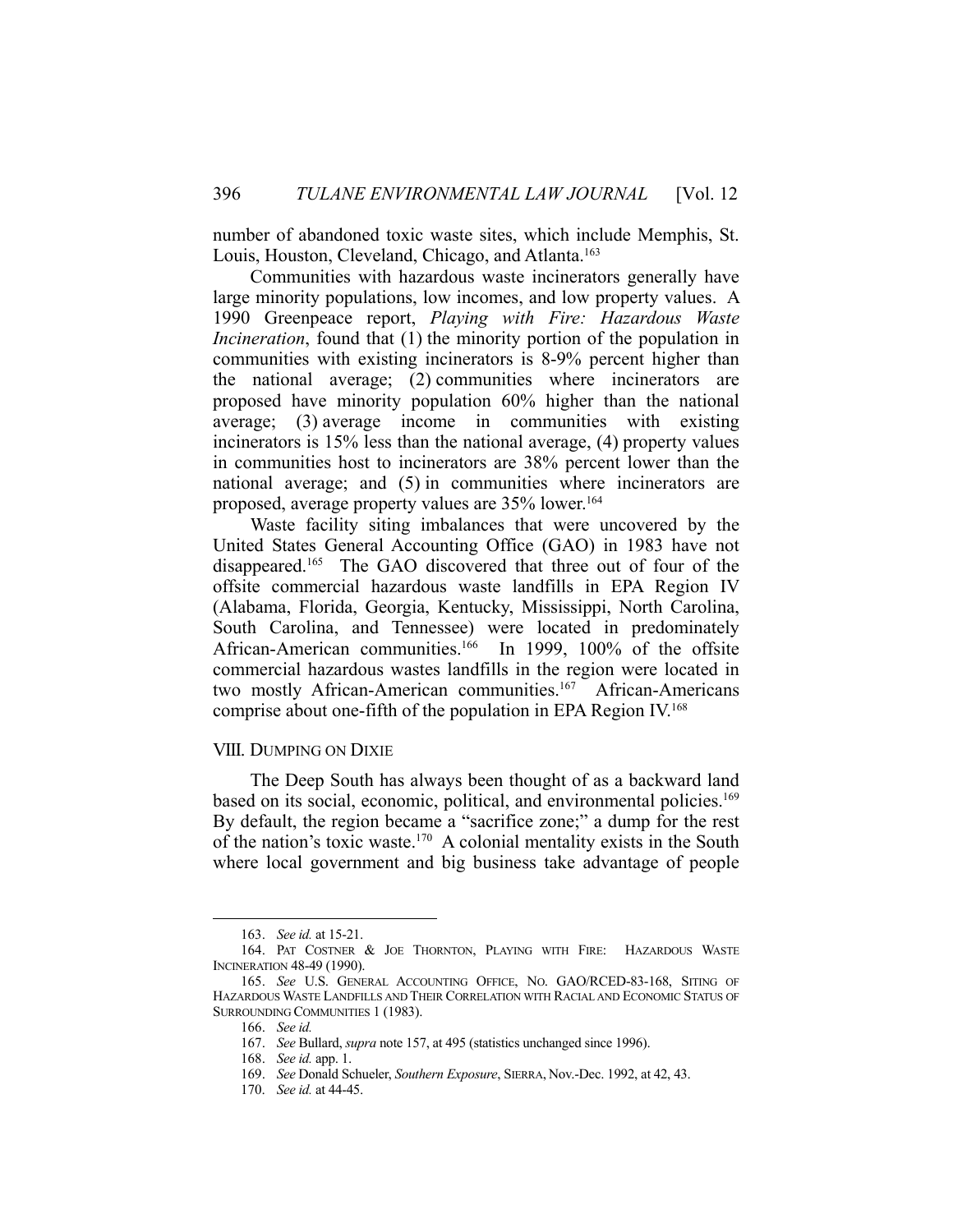who are politically and economically powerless.<sup>171</sup> Many of these attitudes emerged from the region's marriage to slavery and the plantation system, a brutal system that exploited humans and the  $land.<sup>172</sup>$ 

 The Deep South is stuck with this unique legacy: the legacy of slavery, Jim Crow, and white resistance to equal justice for all. This legacy has also affected race relations and the region's ecology. Southerners, black and white, have less education, lower incomes, higher infant mortality, and lower life expectancy than Americans elsewhere.173 It should be no surprise then that the environmental quality Southerners enjoy is markedly different from that of other regions of the country.

 The South is characterized by "look-the-other-way environmental policies and giveaway tax breaks."174 It is our nation's Third World where "political bosses encourage outsiders to buy the region's human and natural resources at bargain prices."175 Lax enforcement of environmental regulations have left the region's air, water, and land the most industry-befouled in the United States. 176

 Millions of Americans live in physical environments that are overburdened with a multitude of environmental problems, including older housing with lead-based paint, congested freeways that crisscross their neighborhoods, and industries that emit dangerous pollutants into the area.<sup>177</sup> Environmental justice advocates have sought to persuade the various levels of government (federal, state, and local) to adopt a framework that addresses distributive impacts, concentration, enforcement, and compliance concerns.178

 In 1992, the Institute for Southern Studies' *Green Index* ranked Louisiana 49th out of fifty states in overall environmental quality.<sup>179</sup> The *Green Index* is based on 256 federal and state policy indicators.<sup>180</sup> Toxic waste discharge and industrial pollution are correlated with poorer economic conditions.<sup>181</sup> The state could actually improve its

 <sup>171.</sup> *See id.* at 45.

 <sup>172.</sup> *See* Robert D. Bullard, *Ecological Inequities and the New South: Black Communities under Siege*, J. ETHNIC STUD.,Winter 1990, at 101, 108.

 <sup>173.</sup> *See* Schueler, *supra* note 169, at 44-47.

 <sup>174.</sup> *Id.* at 46.

 <sup>175.</sup> *Id.* at 46-47.

 <sup>176.</sup> *See id.*

 <sup>177.</sup> *See* Robert D. Bullard, *Environmental Justice for All: It's the Right Thing to Do*, 9 J. ENVTL. L. & LITIG. 281, 281-308 (1994).

 <sup>178.</sup> *See id.*

 <sup>179.</sup> *See* BOB HALL & MARY LEE KERR, 1991-1992 GREEN INDEX 3 (1992).

 <sup>180.</sup> *See id.* at 1.

 <sup>181.</sup> *See id.* at 2.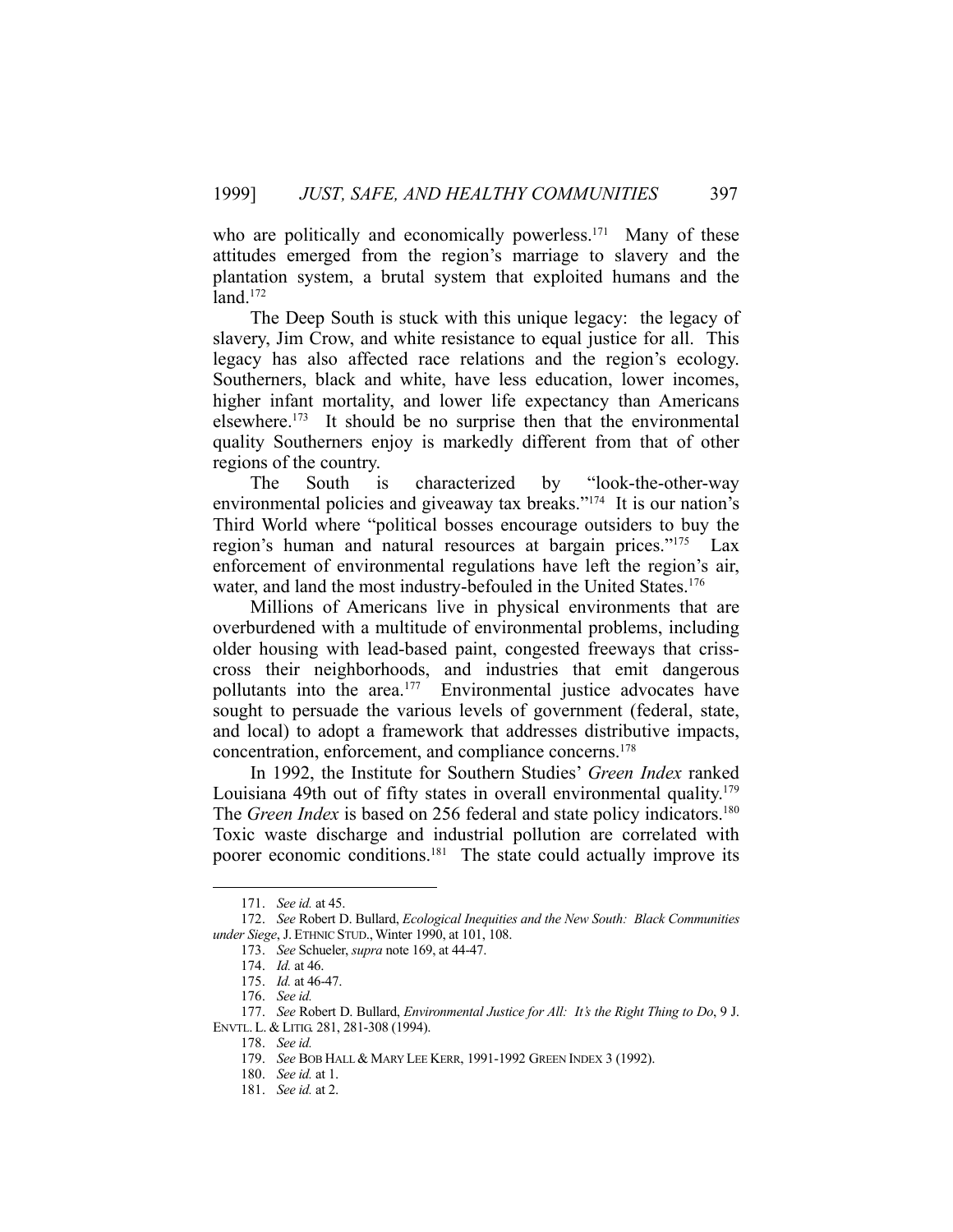general welfare by enacting and enforcing regulations to protect the environment.182

 Nearly three-fourths of Louisiana's population—more than three million people—get their drinking water from underground aquifers.183 Dozens of the aquifers are threatened by contamination from polluting industries.184 The Lower Mississippi River Industrial Corridor has over 136 petrochemical companies that manufacture a range of products including fertilizers, gasoline, paints, and plastics.<sup>185</sup> This corridor has been dubbed "Cancer Alley" by environmentalists and local residents.186 Ascension Parish typifies what many people refer to as a toxic "sacrifice zone."187 In the two Ascension Parish towns of Geismer and St. Gabriel, eighteen petrochemical plants are crammed into a 9.5 square-mile area.<sup>188</sup> Petrochemical plants discharge millions of pounds of pollutants annually into the water and air.189 Louisiana citizens subsidize this corporate welfare with their health and the environment.<sup>190</sup>

## IX. CITIZENS AGAINST NUCLEAR TRASH: AVICTORY OVER LOUISIANA ENERGY SERVICES

 Louisiana was a major battleground for a uranium enrichment plant and radioactive storage facility. Beginning in 1989, the Nuclear Regulatory Commission (NRC) had under review a proposal from Louisiana Energy Services (LES) to build the nation's first privatelyowned uranium enrichment plant.<sup>191</sup> A national search was undertaken by LES to find the "best" site for a plant that would

 <sup>182.</sup> *See* PAUL H. TEMPLET & STEPHEN FARBER, THE COMPLEMENTARITY BETWEEN ENVIRONMENTAL AND ECONOMIC RISK: AN EMPIRICAL ANALYSIS (1992) (discussing Louisiana's environmental and economic problems).

 <sup>183.</sup> *See* James O'Byrne & Mark Schleifstein, *Drinking Water in Danger*, TIMES-PICAYUNE, Feb. 19, 1991, at A1.

 <sup>184.</sup> *See id.*

 <sup>185.</sup> *See* Beverley H. Wright & Robert D. Bullard, Communities Under Siege: Spatial Distribution of Environmental Threats in the Lower Mississippi River Chemical Corridor 1 (Aug. 1998) (unpublished paper presented at the Annual Meeting of the American Sociological Association) (on file with author).

 <sup>186.</sup> *See* Pat Bryant, *Toxics and Racial Justice*, SOC. POL'Y, Summer 1989, at 48, 48-50.

 <sup>187.</sup> *See id.* 

 <sup>188.</sup> *See* Beverly H. Wright et al., *Coping with Poisons in Cancer Alley*, *in* UNEQUAL PROTECTION: ENVIRONMENTAL JUSTICE AND COMMUNITIES OF COLOR, *supra* note 2, at 110, 115- 16.

 <sup>189.</sup> *See id.*

 <sup>190.</sup> *See* Bartlett & Steele, *supra* note 139, at 73-77.

 <sup>191.</sup> *See* U.S. NUCLEAR REG. COMM'N, PUB. NO. NUREG-1484, DRAFT ENVIRONMENTAL IMPACT STATEMENT FOR THE CONSTRUCTION AND OPERATION OF THE CLAIBORNE ENRICHMENT CENTER, HOMER, LOUISIANA 1-4 (1993).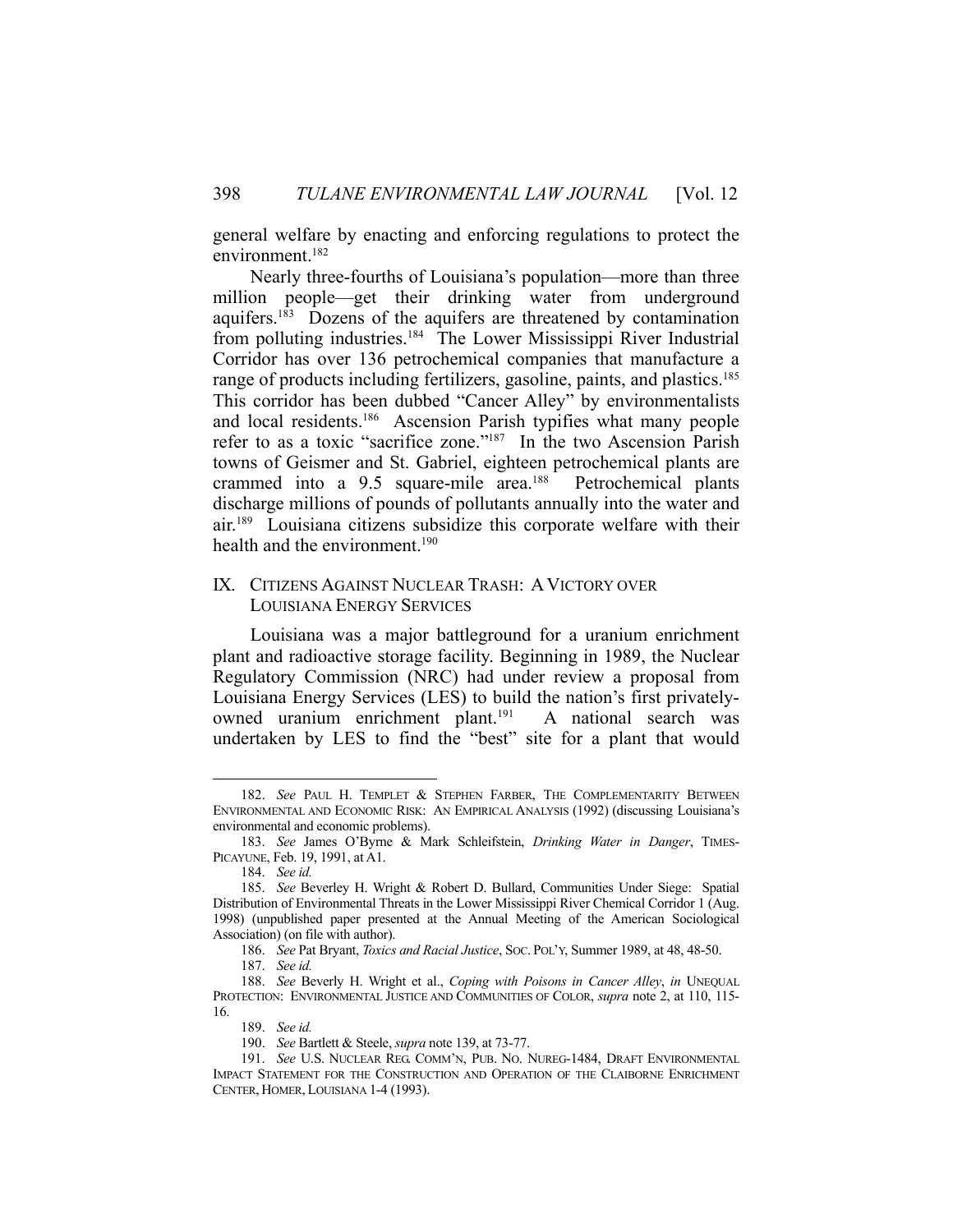produce seventeen percent of the nation's enriched uranium.192 LES supposedly used an objective scientific method in designing its site selection process.<sup>193</sup> The southern United States, Louisiana, and Claiborne Parish ended up being the dubious "winners" of the site selection process.<sup>194</sup>

 Residents from Homer and the nearby communities of Forest Grove and Center Springs, two communities closest to the proposed site, challenged the site selection process and outcome.<sup>195</sup> They organized themselves into a group called Citizens Against Nuclear Trash (CANT).196 CANT charged LES and the NRC staff with practicing environmental racism.<sup>197</sup> CANT hired the Sierra Club Legal Defense Fund (the organization later changed its name to Earth Justice Legal Defense Fund) and sued LES.198

The lawsuit dragged on for more than eight years.<sup>199</sup> On May 1, 1997, a three-judge panel of the NRC Atomic Safety and Licensing Board issued a final initial decision on the case.200 The administrative law judges concluded that "racial bias played a role in the selection process" and denied the permit.<sup>201</sup> The agency ruling came some two years after President Clinton signed Executive Order 12,898. The judges also chastised the NRC staff for not addressing the provision called for under Executive Order 12,898.202 LES appealed the ruling.<sup>203</sup> The NRC decision was upheld on agency appeal on April 4, 1998.204

 A clear racial pattern emerged during the so-called national search, and multi-stage screening and selection process for the plant. For example, African-Americans comprise about 13% of the U.S. population, 20% of the southern states' population, 31% of Louisiana's population, 35% of Louisiana's northern parishes, and 46% of Claiborne Parish.205

 <sup>192.</sup> *See id.* at 2-38.

 <sup>193.</sup> *See id.* 

 <sup>194.</sup> *See id.* at 2-50.

 <sup>195.</sup> *See* Louisiana Energy Servs., 45 N.R.C. 367, 370-77 (1997) (final initial decision).

 <sup>196.</sup> *See id.* 

 <sup>197.</sup> *See id.* at 371.

 <sup>198.</sup> *See id.* at 367.

 <sup>199.</sup> *See id.*

 <sup>200.</sup> *See id.*

 <sup>201.</sup> *See id.* at 396, 412.

 <sup>202.</sup> *See id.* at 396-97.

 <sup>203.</sup> *See* Louisiana Energy Servs., 47 N.R.C. 77, 82-83 (1998) (memorandum and final

order).

 <sup>204.</sup> *See id.* at 106-07.

 <sup>205.</sup> *See infra* Appendix 1.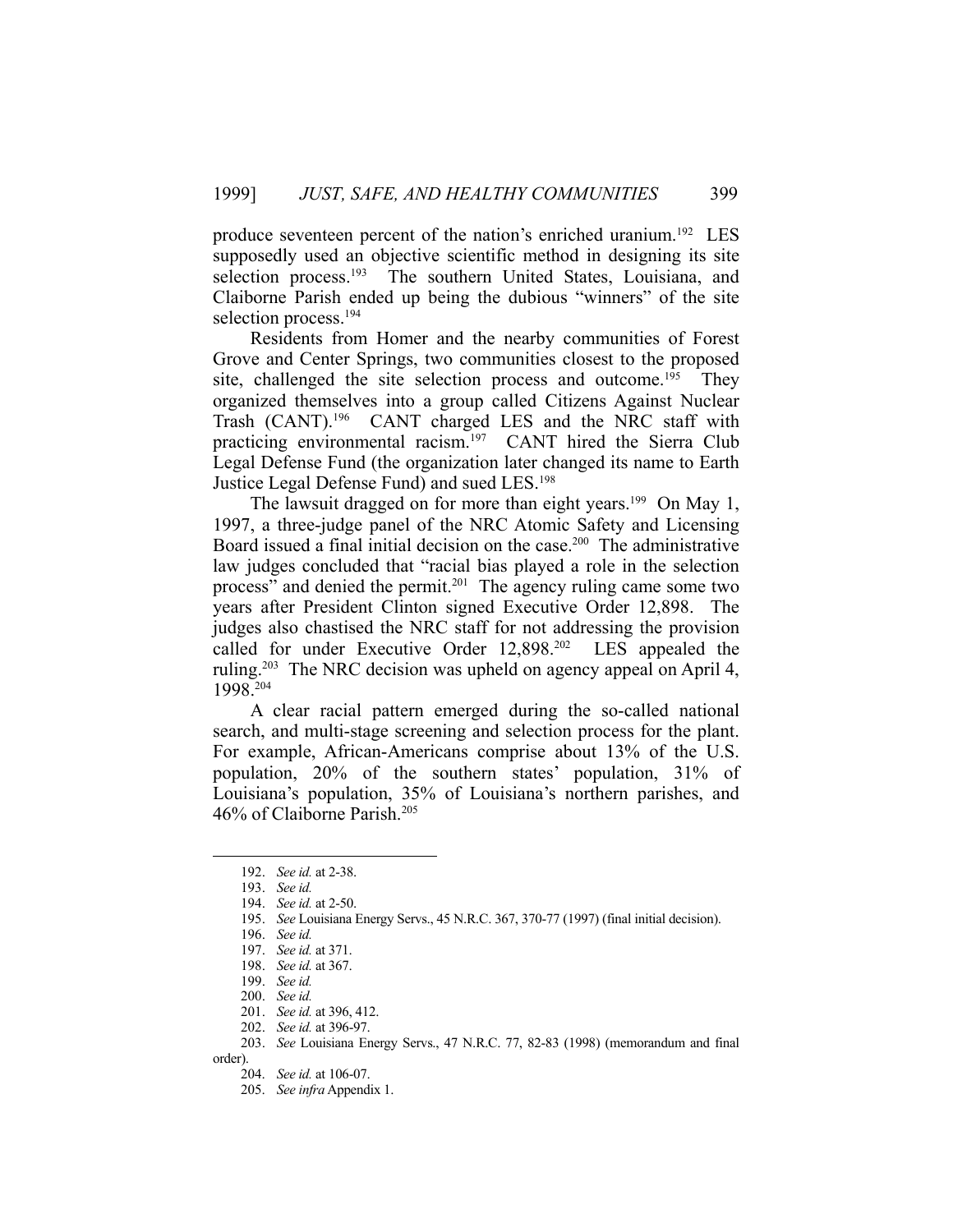This progressive trend, involving the narrowing of the site selection process to areas of increasingly high poverty and African-American representation, was also evident from an evaluation of the actual sites that were considered in the "Intermediate" and "Fine" screening stages of the site selection process. The aggregate average percentage of black population for a one mile radius around all of the seventy-eight sites examined (in sixteen parishes) was 28.35%.<sup>206</sup> When LES completed its initial site cuts, and reduced the list to seventy-seven sites within nine parishes, the aggregate percentage of black population rose to  $36.78\%$ <sup>207</sup> When LES then further limited its focus to six sites in Claiborne Parish, the aggregate average percentage black population rose again, to  $64.74\%$ <sup>208</sup>. The final site selected, the "LeSage" site, had a 97.10% black population within a one-mile radius.209

 The proposed plant was to be located on Parish Road 39 between two African-American communities—just one-quarter mile from Center Springs (founded in 1910) and one and one-quarter mile from Forest Grove (founded in the 1860s just after slavery was abolished).<sup>210</sup> The proposed site was in a Louisiana parish that has a per capita earnings of only \$5,800 per year (just 45% of the national average), compared with a national average of almost \$12,800 and where over fifty-eight percent of the African-American population lives below poverty.<sup>211</sup> The two African-American communities were rendered "invisible" since they were not even mentioned in the Nuclear Regulatory Commission draft environmental impact statement.<sup>212</sup>

 Only after intense public comment did the NRC staff attempt to address environmental justice and disproportionate impact implications as required under the National Environmental Policy Act and as called for under Environmental Justice Executive Order 12,898. For example, NEPA requires that the government consider the environmental impacts and weigh the costs and benefits of the proposed action.213 These impacts include health and environmental

 <sup>206.</sup> *See Louisiana Energy Servs.*, 45 N.R.C. at 392.

 <sup>207.</sup> *See id.* 

 <sup>208.</sup> *See id.* 

 <sup>209.</sup> *See id.* 

 <sup>210.</sup> *See id.* at 370-71.

 <sup>211.</sup> *See id.* at 371.

 <sup>212.</sup> *See id.* at 398.

 <sup>213.</sup> *See id.* at 397-411.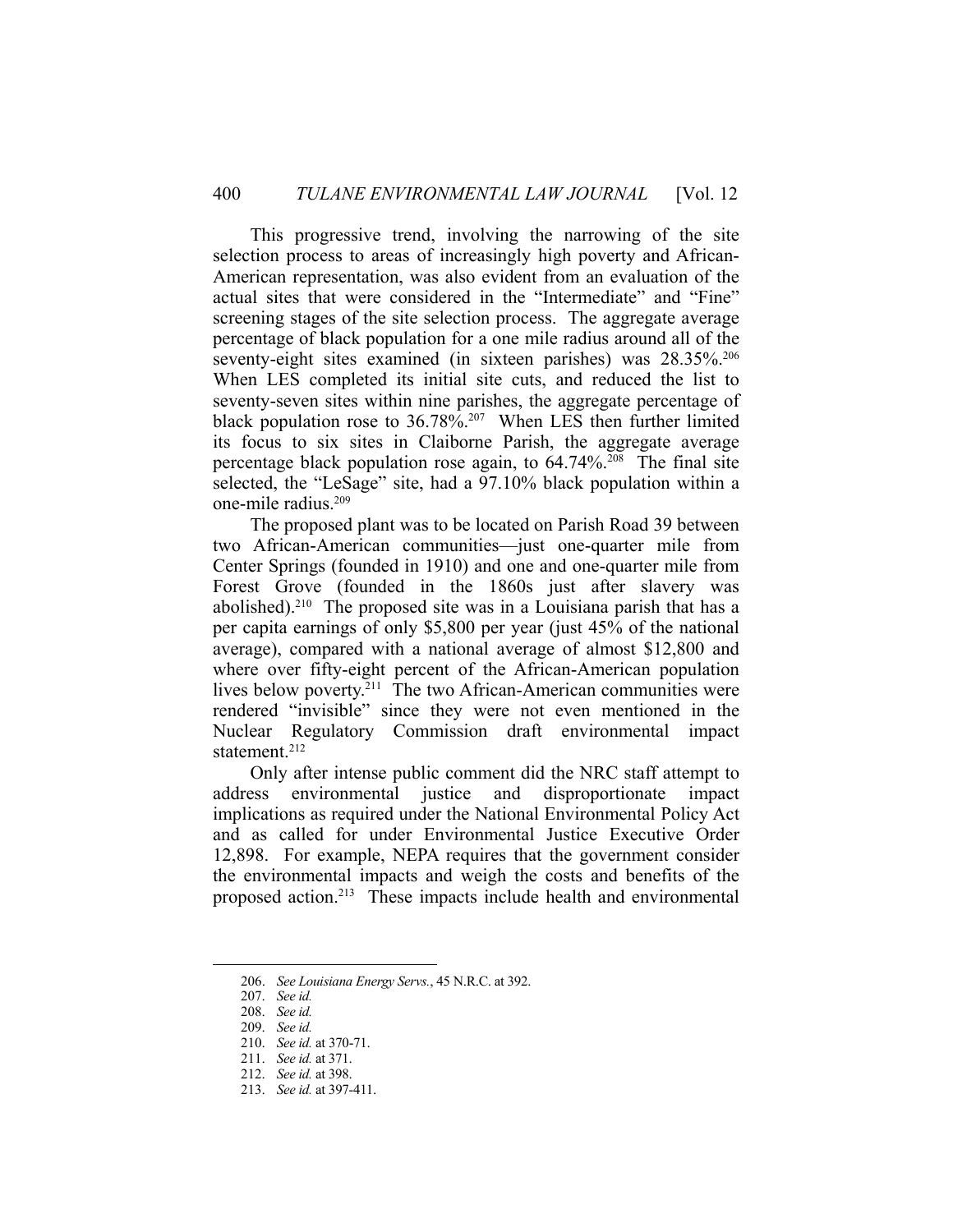effects, the risk of accidental but foreseeable adverse health and environmental effects, and socioeconomic impacts.<sup>214</sup>

 The NRC staff devoted less than a page to addressing the environmental justice concerns of the proposed uranium enrichment plant in its Final Environmental Impact Statement (FEIS).<sup>215</sup> Overall, the FEIS and the Environmental Report (ER) were inadequate in the following respects: (1) they inaccurately assessed the costs and benefits of the proposed plant, (2) they failed to consider the inequitable distribution of costs and benefits of the proposed plant to white and African-American population, (3) they failed to consider the fact that the siting of the plant in a community of color follows a national pattern in which institutionally biased decision making leads to the siting of hazardous facilities in communities of color, and results in the inequitable distribution of costs and benefits to those communities.<sup>216</sup>

 Among the distributive costs not analyzed in relationship to Forest Grove and Center Springs included the disproportionate burden of health and safety, property values, fire and accidents, noise, traffic, radioactive dust in the air and water, and dislocation by a road closure that connects the two communities.<sup>217</sup> Overall, the CANT legal victory demonstrates that it is possible for low-income residents blacks and whites—working together to use the courts to organize, mobilize, and mount a successful campaign to keep a polluting plant out of their community.

#### X. CONCLUSION

 The environmental protection apparatus is *broken* and needs to be *fixed*. The environmental justice movement has set out clear goals of eliminating unequal enforcement of environmental, civil rights, and public health laws. Environmental justice leaders have made a difference in the lives of people and the physical environment. They have assisted public decision makers in identifying "at risk" populations, toxic "hot spots," research gaps, and action models to correct existing imbalances and prevent future threats. Impacted communities are not waiting for the government or industry to get their acts together.

 <sup>214.</sup> *See id.* 

 <sup>215.</sup> *See id.* at 391.

 <sup>216.</sup> *See id.* at 411-12.

 <sup>217.</sup> *See id.* at 397-411.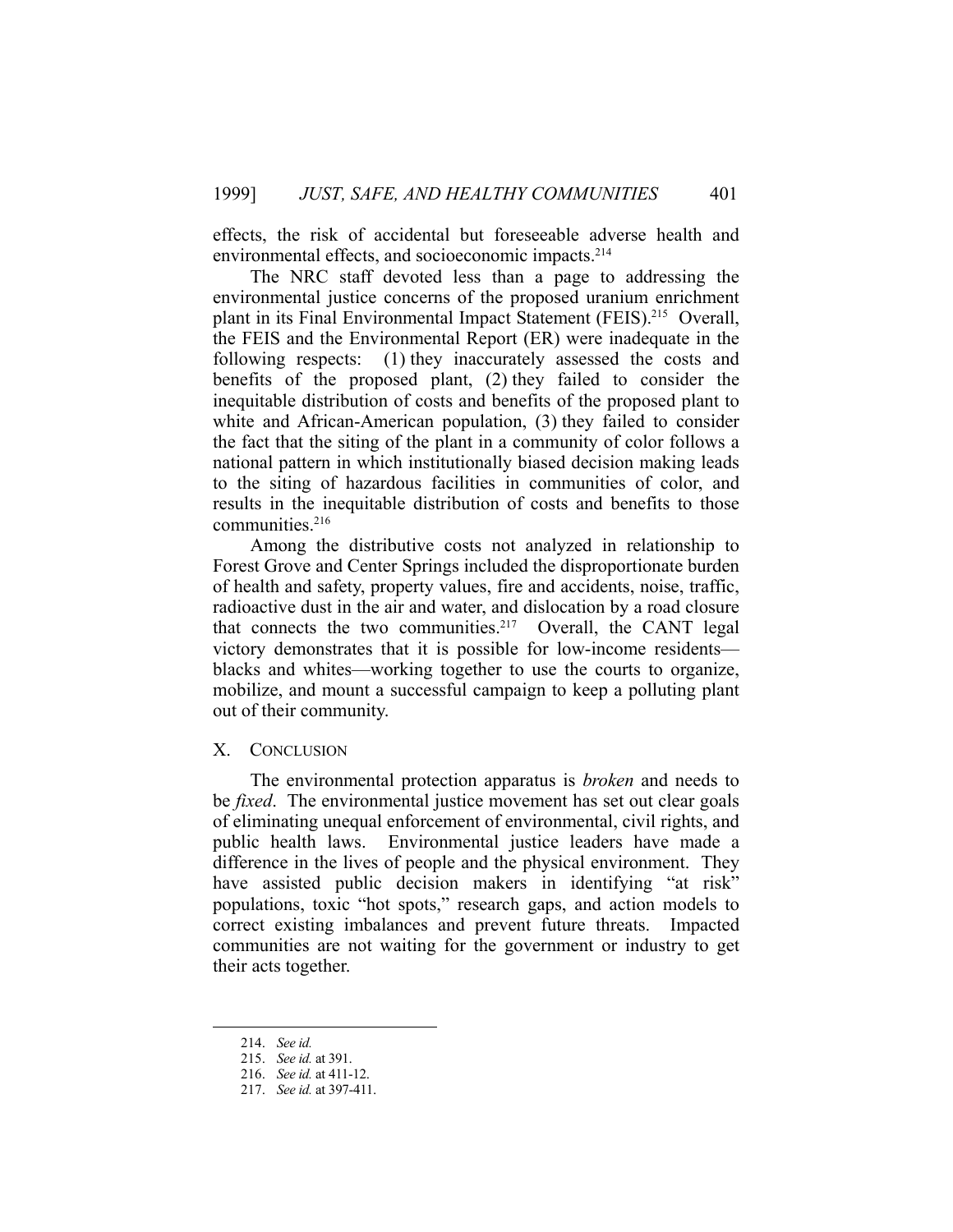Communities have begun to organize their own networks and assist in their inclusion into the mainstream of public decision making. They have also developed communication channels among environmental justice leaders, grassroots groups, professional associations (i.e., legal, public health, education, etc.), scientific groups, and public policy makers to assist them in identifying "at risk" populations, toxic "hot spots," research gaps, and work to correct imbalances.

 Hazardous wastes and "dirty" industries have followed the "path of least resistance." Poor people and poor communities are given a false choice of "no jobs and no development" or "risky low-paying jobs and pollution." Industries and governments (including the military) have often exploited the economic vulnerability of poor communities, poor states, poor regions, and poor nations for their "risky" operations. The environmental justice movement challenges toxic colonialism, environmental racism, and the international toxics trade at home and abroad.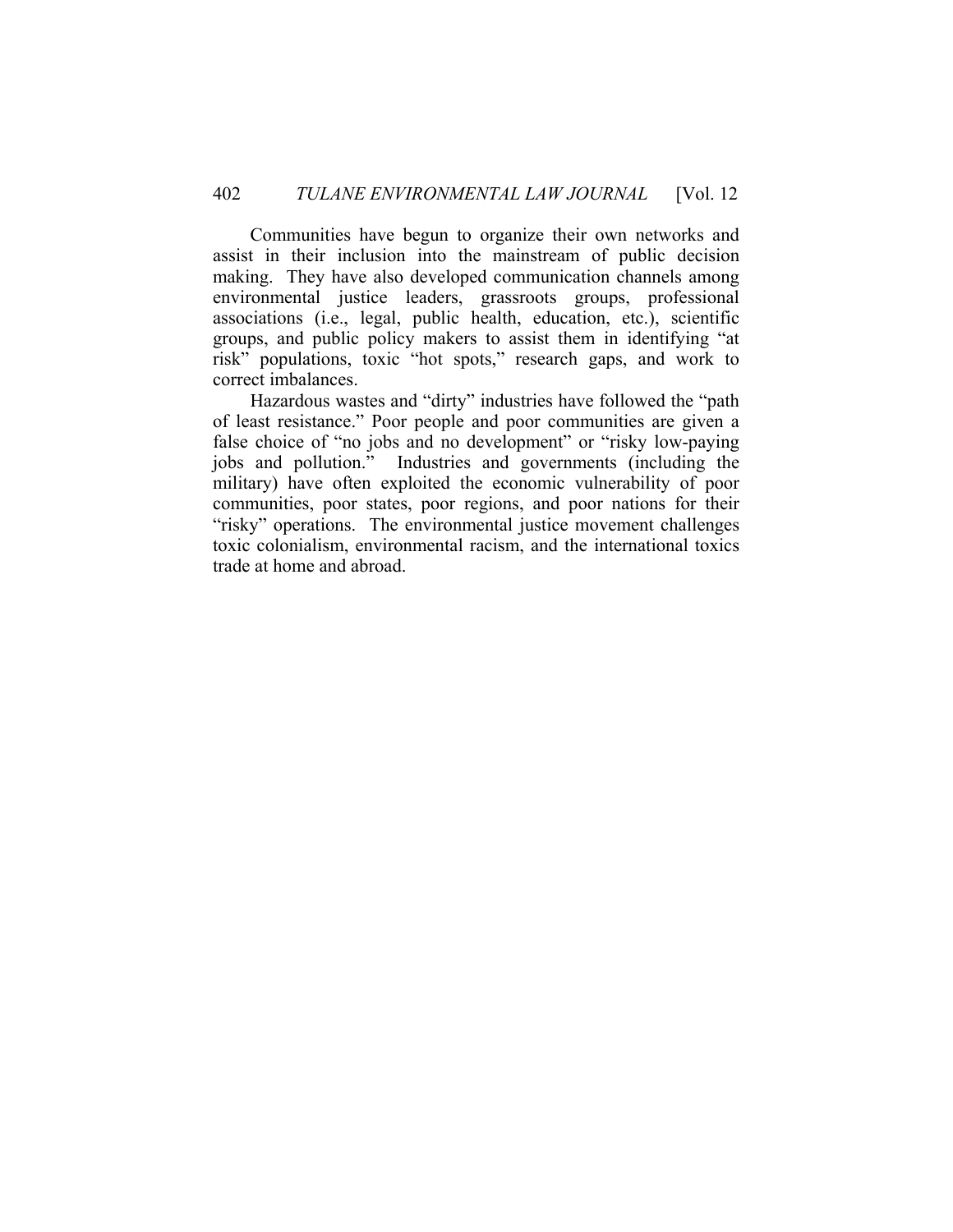## 1999] *JUST, SAFE, AND HEALTHY COMMUNITIES* 403

## APPENDIX 1

Percent African-American Population by Geographic Location<sup>218</sup> National Search for Privately-Owned Uranium Enrichment Plant

| Percent African-American (1990)     |
|-------------------------------------|
| 13                                  |
| 20                                  |
| 31                                  |
| Louisiana's Northern Parishes<br>35 |
| 46                                  |
|                                     |

 <sup>218.</sup> *See* U.S. Census Bureau, *1990 U.S. Census Data, PL 94-171* (visited May 10, 1999) <http://www.census.gov>.